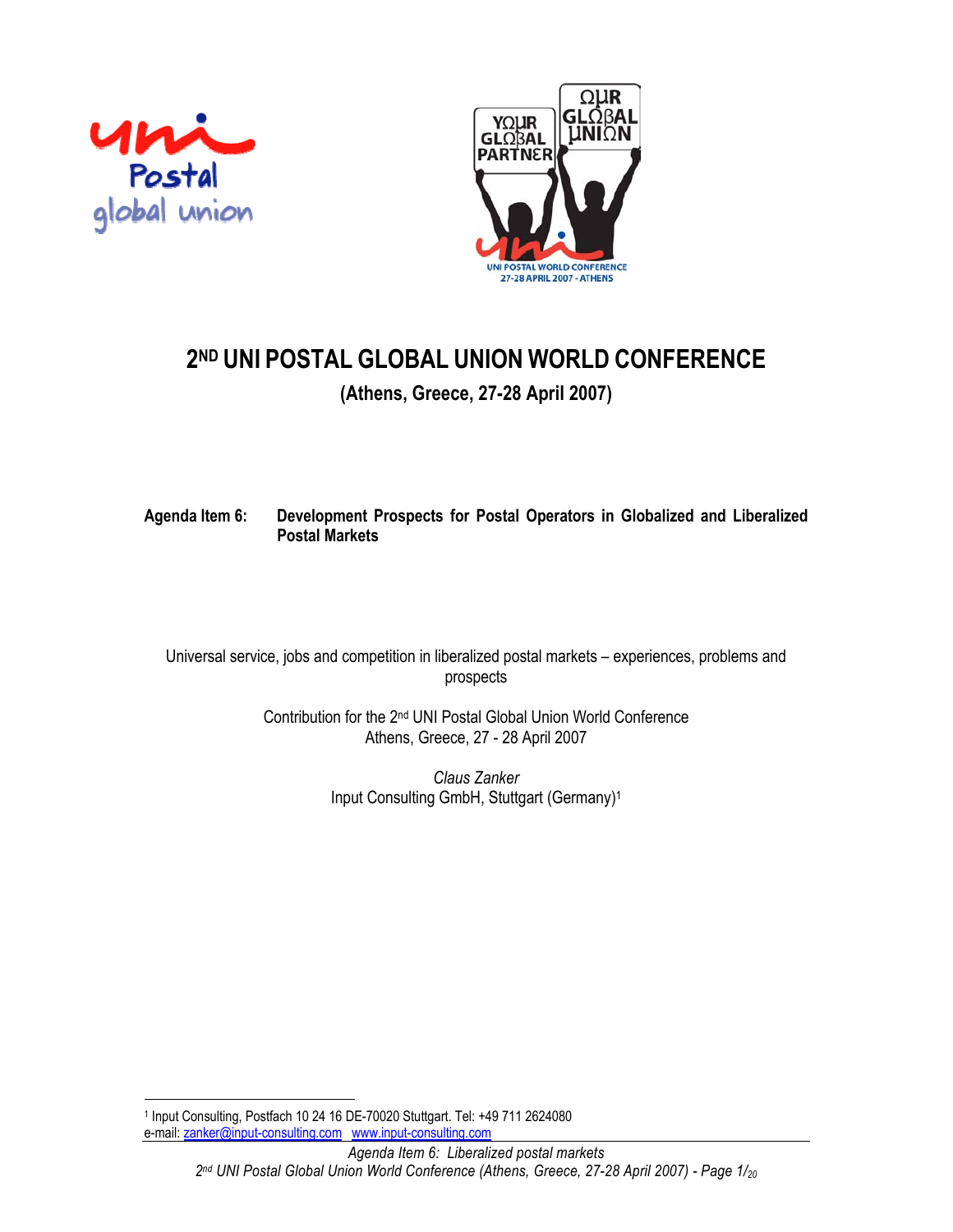# **Contents**

- 1. From monopoly to competition? Development and status quo in liberalization of the postal sector.
	- 1.1 Historical development: monopoly and universal service
	- 1.2 What drives liberalization?
	- 1.3 Liberalization of postal services: development and status quo
- 2. Experience and problems with opening up postal markets
	- 2.1 Universal service: scope, quality and price
	- 2.2 Funding a universal service in a competitive environment
	- 2.3 Impact on jobs
	- 2.4 Increasing competition
- 3. Can EU liberalization policy serve as an example to the world?
	- 3.1 The significance of GATS for the postal sector
	- 3.2 The role of the EU in the GATS negotiations in the postal sector
	- 3.3 Possible consequences for the postal sector
- 4. Conclusions
- 5. Literature

Postal services are currently facing important decisions and challenges regarding further liberalization of letter delivery markets. This will affect in particular the European Union that is planning complete liberalization of the postal market from 1<sup>st</sup> January 2009, thereby creating conditions that will probably have a knock-on effect on the postal services in other countries. This paper sets out to describe the experience to date with liberalization of postal services within the European Union. The impact of liberalization on the scope, quality, price and funding of the universal service are of particular importance, as are the effect on jobs and development of competition following liberalization. Furthermore we shall attempt to show the extent to which comprehensive liberalization of the postal sector in the EU may influence market liberalization in other countries. At the end of the paper we shall consider which conclusions can be drawn for the trade unions from past experience and look at likely future trends in the process of liberalization.

## **1. From monopoly to competition? Development and status quo in liberalization of the postal sector.**

# **1.1 Historical development: monopoly and universal service**

Historically the postal service has not had to compete in the performance of its services, apart from a few marginal cases. As early as the 15<sup>th</sup> century the Taxis family was granted monopoly rights by the emperor to establish regular postal services between Europe's centres of political power. In most other European countries and the rest of the world postal companies were quickly given exclusive rights for letter delivery. Whilst in its early days the regular postal service was used mainly by patrician and merchant families to send information (and move people in the post coach) between states, during the 19<sup>th</sup> century postal services developed into a country wide and close-knit network for the dispatch of written documents and goods. With the development of notions of the modern state based on social cohesion and economic prosperity the provision of efficient utilities such as water supply, mains electricity, roads and postal services as well as general public access to these networks came to be seen as a central task of government. In order for these services to be run economically by carrying sufficient items and also to allow for cross-funding between profitable and unprofitable parts of the service, these state enterprises were shielded from private competition. Equipped with exclusive rights these monopolies were obliged as part of their condition of supply to provide their service throughout the country to all citizens at a uniformly low cost. This link between an obligation to provide a universal service as part of the duty of the state and the exclusion of competition was long accepted as an economic necessity by the body politic and society at large for utilities and particularly for postal services. This changed in the 1970s when monopolies and the state as economic player were questioned and market liberalization was considered the appropriate in terms of regulation and policy.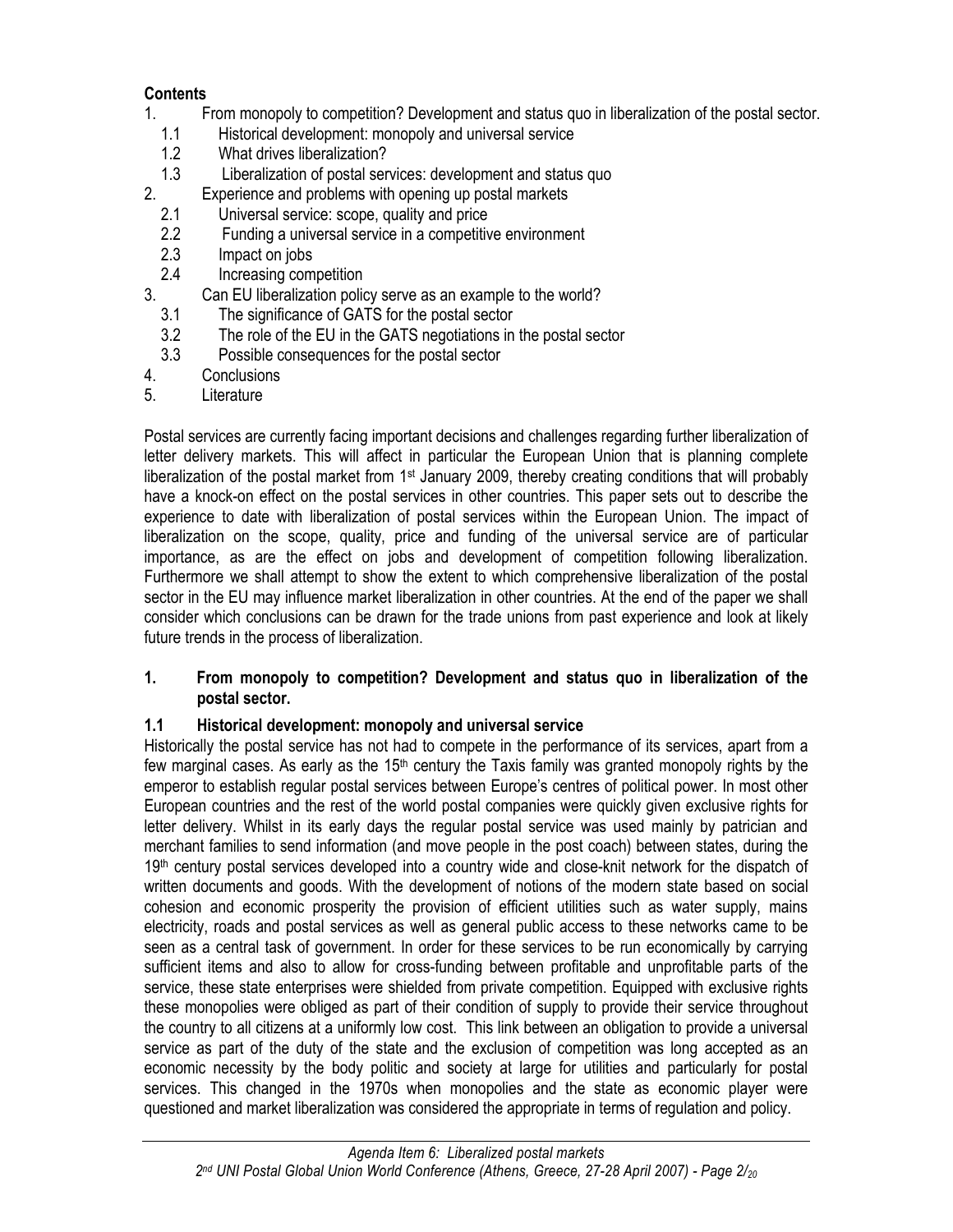# **1.2 What drives liberalization?**

Liberalization aims too break up the monopoly supply structures that were a feature of traditional postal services and replace them with market oriented and competitive commercial operations. The purpose of opening up the market is to boost efficiency and customer orientation, to reduce prices to customers without relinquishing the target of full national coverage. A number of different and partly complementary factors have driven liberalization of postal service. Let us briefly consider those factors.

The arrival of a neo-liberal approach to the regulatory environment in many countries in the 1980s created fertile political ground for root and branch liberalization. The idea behind the new policy was to reduce the state's involvement in the economy and replace it with the free play of the market and competition. In the area of basic utilities this became apparent because of a change in the perception of the state's role. The state would no longer act directly to meet its commitment to supply water, electricity, road and communications but increasingly entrust the operational provision of these services to non-state organizations. The state would meet its duty as "ultimate guarantor" by supervising and regulating each utility market.

One of the main driving forces behind the liberalization of postal services is the dismantling of trade barriers and imposition of unfettered competition; they are part of the **liberalization agenda of the supranational organizations**. Given the importance of the postal sector for cross border letter and goods traffic, the institutions have called on their member states to include the postal market in discussions on free trade, a policy they place about all others. The main cheerleaders of this liberalization that has been prescribed by the supranational bodies are:

- The Organisation for Economic Cooperation and Development (OECD) that operates as a policy advice and cooperation agency by making policy suggestions to its 30 member states.
- The European Union (EU) that as part of the development of its single market has promoted the liberalization of nearly all sectors of the economy in what constitutes the world's largest economic area with its 500 million inhabitants in 27 member states.
- The World Trade Organization (WTO) that aims to remove international barriers to trade through multilateral trade agreements between its 150 members.
- The World Bank and International Monetary Fund (IMF) are also considered supranational actors with a clear liberalization agenda, who in adhering to the tenets of the "Washington Consensus"2 when granting loans and support in developing countries demand an array of economic reforms such as the opening of markets to competition.

An important pre-condition for the liberalization of the postal sector in some countries was the privatization of the postal services that were not in a position to react flexibly to the increasing competition from private service providers in the part of the market opened up to competition (packages and parcels). A drop in income because of the increase in e-mail and loss of market share due to competition and the ensuing deficits in the postal service further increased the political pressure for a complete overhaul of the postal services. Most countries split their PTT companies into post and telecommunications companies, and in so doing the management structure was transferred to a postal company under private law that was led by a management that was organizationally separate and to a great extent independent of government. This went hand in hand with a predominantly commercial approach on the part of postal services that by dint of this reorganization and usually under pressure from increasing competition brought about by further liberalization were supposed to increase their efficiency, productivity and service quality. Liberalization in other sectors had a knock-on effect on the liberalization of postal services. The telecommunications sector – traditionally closely linked to the postal

 $\overline{\phantom{a}}$ <sup>2</sup> See http://en.wikipedia.org/wiki/Washington\_consensus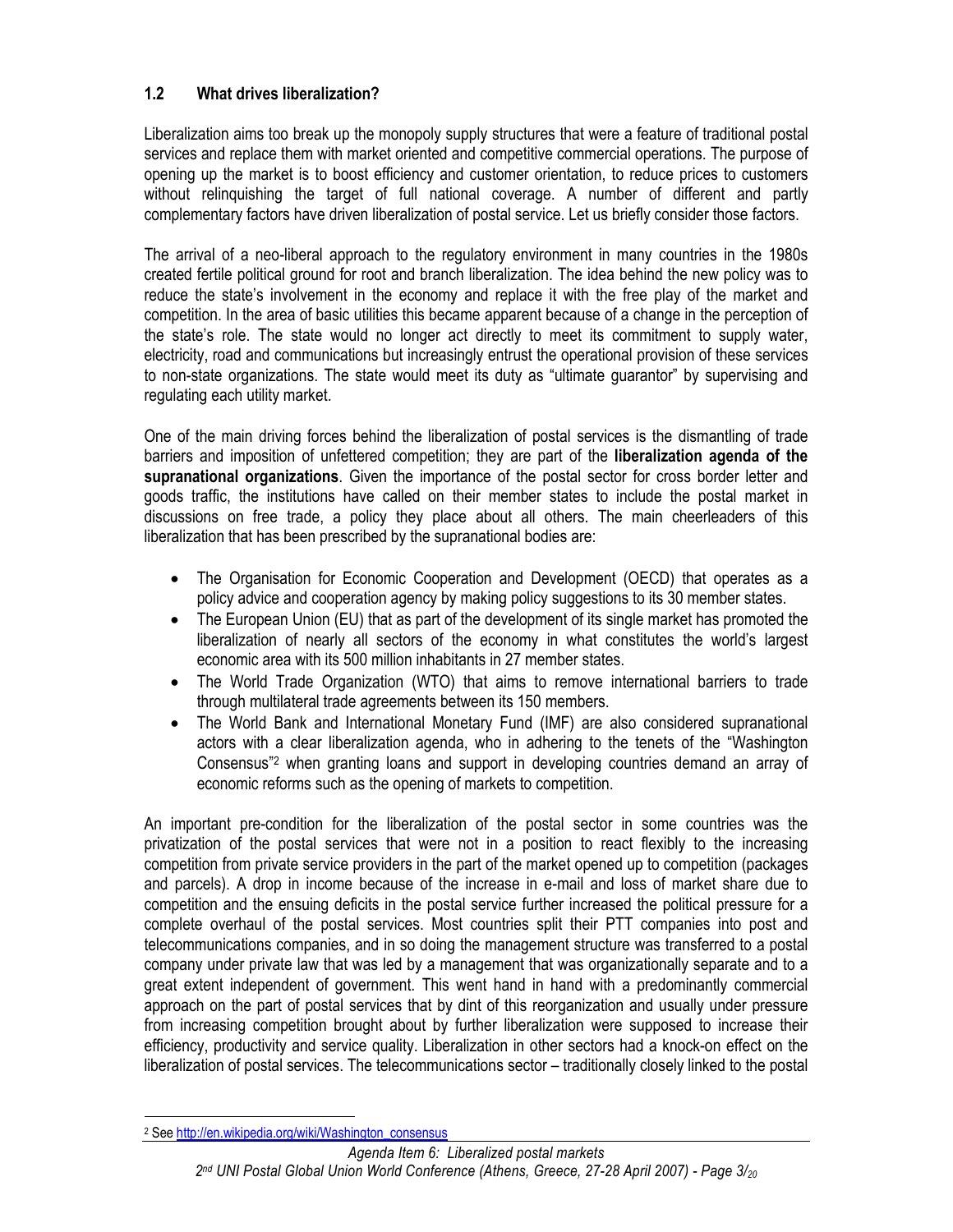sector – was seen as an example of the beneficial effects on quality and prices of opening up to competition.

The commercial interests of the courier and logistics companies and the bulk mailers also accelerated the liberalization process because thanks to their wide-ranging lobbing they brought greater political and economic pressure onto the postal monopoly. As early as the 1980s the US courier and logistics companies moved into the peripheral areas and "grey areas" of the postal monopoly with "high value" items (express mail, letters with tracking) and this meant they could *de facto* compete with Europe's established postal services.3

# **1.3 Liberalization of postal services: development and status quo**

The liberalization of postal services has so far not followed a specific path. The opening up of the letter market was influenced by different factors in each country and was pursued for different political motives. We shall now consider by way of example the liberalization process in the EU, New Zealand, Sweden and the USA.

Within the European Union the liberalization of the postal services occurred as part of a comprehensive programme to remove barriers to trade and the development of a single EU internal market for goods, services, capital and labour. Postal services were not originally amongst the sectors in which there was to be a single market. The European Commission however recognized in the 1980s the importance of the postal sector for achieving the single market and worked to bring about a uniform structure and legal status of the postal services in the EU member states. A catalyst for the inclusion of the postal sector in the pan-EU liberalization process was the parallel and already further developed changes in the telecommunications sector that was closely allied to the postal service in terms of its administrative structure. The opening of the telecoms markets had been put onto the EU agenda as long ago as the early 1980s. The far-reaching reform of the European postal sector was given further legitimacy by the reforms bringing about a re-organization of the postal services in some member states and a multitude of legal disputes about the extent of the national postal monopolies (see Plehwe 2001). However the aim of EU policy was not just the liberalization of the sector but also the guarantee of an EU-wide minimum level of universal service. The postal services directive 97/67/EC that was introduced by the European Commission in 1997 and was legally binding on all member states established for the first time a unified universal service as a monopoly right, to fund which member states could declare "reserved services" as monopoly rights of the universal service provider. The reserved service was established in the 1997 Directive as letters up to 350 grams, but member states were allowed to restrict the monopoly service even further4. After a long wrangle between member states about further opening of the postal market, the second postal services directive (2002/39/EC) came into force in 2002, in which liberalization, although slower than originally planned, was pushed forward. The weight restrictions for reserved services were reduced in two stages to 100 grams (from 1 January 2003) and to 50 grams (from 1 January 2006) and ultimate completion of the internal market for postal services was scheduled for 1 January 2009. The date for achieving an internal market in postal services was made contingent on a final decision by the member states in 2007. The European Commission confirmed the full liberalization of the internal market as of 1 January 2009 in its draft directive published in October 2006. It sets out a number of positive developments it sees as flowing from opening up the market and they are used to justify complete liberalization. According to the EU Commission "the advantages of greater competition will help improve the level of service offered to customers in terms of quality, price and services and open up the potential for growth and jobs in the sector" (European Commission 2006b, page 4). The final decision about it will be taken by the European Council and the

 $\overline{\phantom{a}}$ 3 For the role of the US integrator in the liberalization of postal markets see Plehwe (2001) and Campbell (2001) 4 When the Postal Service Directive came into force in 1997 some countries (Germany, Denmark and the Netherlands) had clearly defined their reserved services more narrowly than required by the Directive. In Sweden and Finland the postal monopoly was completely scrapped as early as the mid 1990s. In Spain inter-urban postal traffic was opened up in 1964.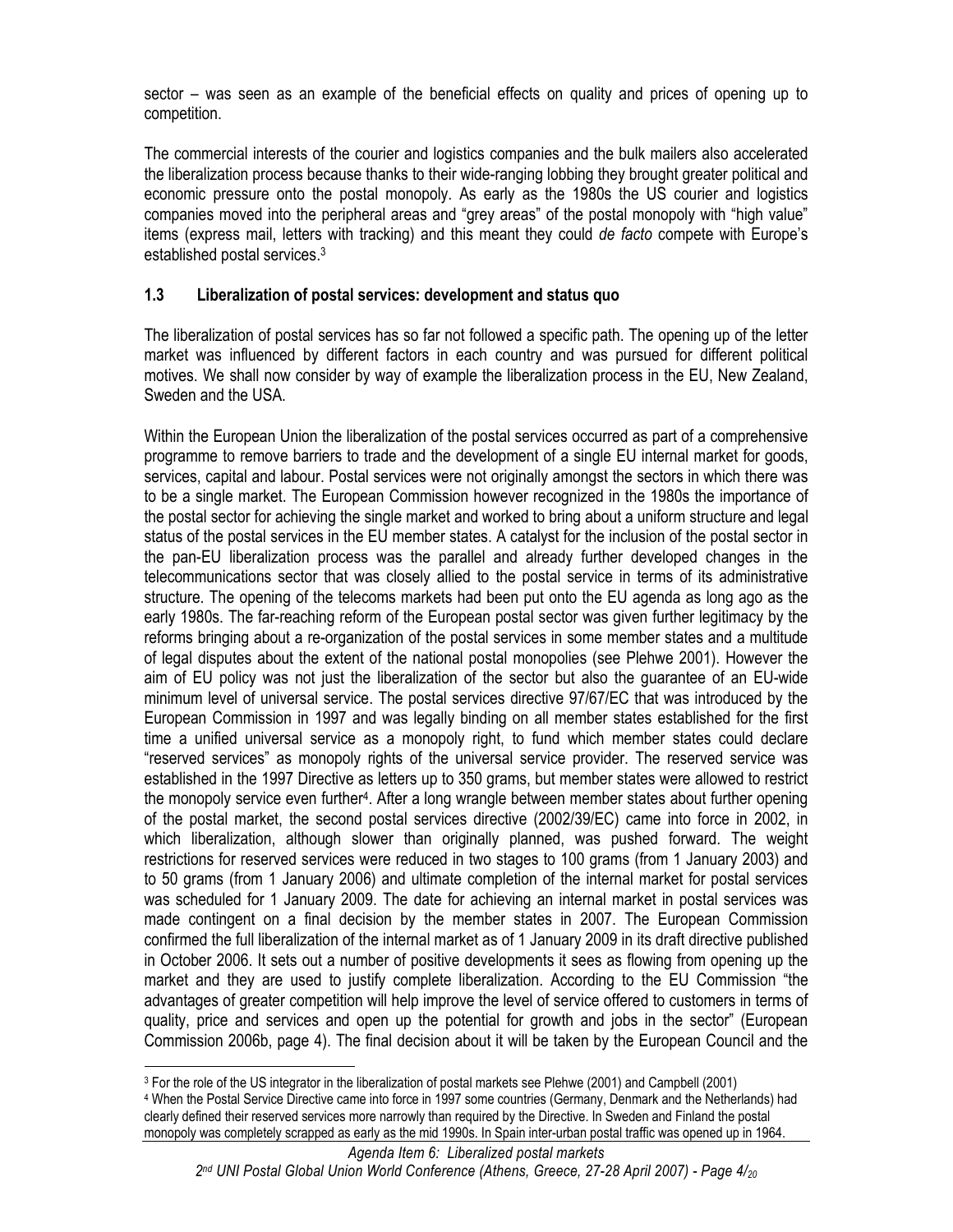European Parliament. Because of resistance from some member states, but also because of the misgivings of the trade unions and political parties, the complete liberalization of the postal sector in Europe cannot be considered a done deal. Although the European Union's policy- makers have prepared the terrain for completely opening the postal services market, it is important to note that full liberalization of postal services is not an obligation that flows directly from the EU treaties. The European Court of Justice has, *inter alia*, in its Corbeau ruling of 15 May 1993 declared that the granting of special or exclusive right for postal services to ensure a universal service was compatible with European law (see Werthmann 2004, p33 ff).

Even before the EU started to liberalize its postal services, Sweden had been the first industrialized country to fully scrap the existing postal monopoly, a decision taken by the Swedish parliament in 1993 – a full two years before the country joined the EU in 1995. As the Swedish postal monopoly had not been protected in law, the company CityMail that specialized in postal services for business clients entered the market in the early 1990s in competition with the previous monopoly "Postverket" (today Posten AB) and therefore operated in a legal grey zone that was the subject of frequent legal disputes. The opening of the Swedish postal market was basically the regularizing the existing competition and was acceptable to the monopoly holder. The incumbent thereby gained a considerable degree of commercial flexibility that allowed it to react more effectively to the existing competition. The Swedish market was therefore not opened with the idea of boosting existing competition, but really to build upon the reorganization of the incumbent so it could compete more effectively with the new operator, CityMail. Similarly, the main target of the Swedish Postal Act that was passed in 1994 was not to enable sustained competition in the postal service market, but to guarantee the quality of the universal service Ecorys 2005, p. 271 f).

In contrast to the pressure to respond to new service providers that triggered the abolition of the postal monopoly in Sweden, liberalization of postal services in New Zealand was entrenched in the fundamental deregulation policy of the conservative national government. The government tried to resolve the country's economic and structural problems by means of neo-liberal policy based on privatization and liberalization.5 Reform of the New Zealand postal service began as early as 1987 with the transformation of the national postal administration into the private company New Zealand Post Ltd (NZ Post). Simultaneously the postal monopoly was limited to letters weighing no more than 500 grams. In 1991 there was a further reduction of the reserved service for NZ Post to letters weighing up to 200 grams, and on 1 April 1998 the postal market was fully opened to competition.6 New Zealand's postal legislation does not oblige NZ Post to provide a universal service. However since 1989 there has been a Deed of Understanding in which NZ Post undertakes to provide delivery of postal items 6 days per week throughout the country and the retention of 880 post and sub post offices, 240 of them fully owned branches. As quid pro quo NZ Post remained the country's only representative in international postal organizations and alone enjoys the right to produce stamps that bear the name "New Zealand".

Although the USA is not among the countries in which full liberalization of the postal market is on the political agenda, it is worth taking a quick look at the situation regarding market opening in the USA – if only because of the size and importance of the US letter market. Although the United States has been in the forefront of liberalization of different economic sectors such as financial services, telecommunications, transport and logistics, the postal sector has so far been spared comprehensive liberalization.7 The legal basis for the postal monopoly is basically provided by the Private Express

 $\overline{\phantom{a}}$ 

<sup>5</sup> For a full description and analysis of deregulation and liberalization policy in the New Zealand postal sector see Kenny (2006)

<sup>6</sup> Ministry of Economic Development: Postal Services in New Zealand http://www.med.govt.nz/templates/Page\_\_\_\_1441.aspx

<sup>7</sup> See Campbell (1995)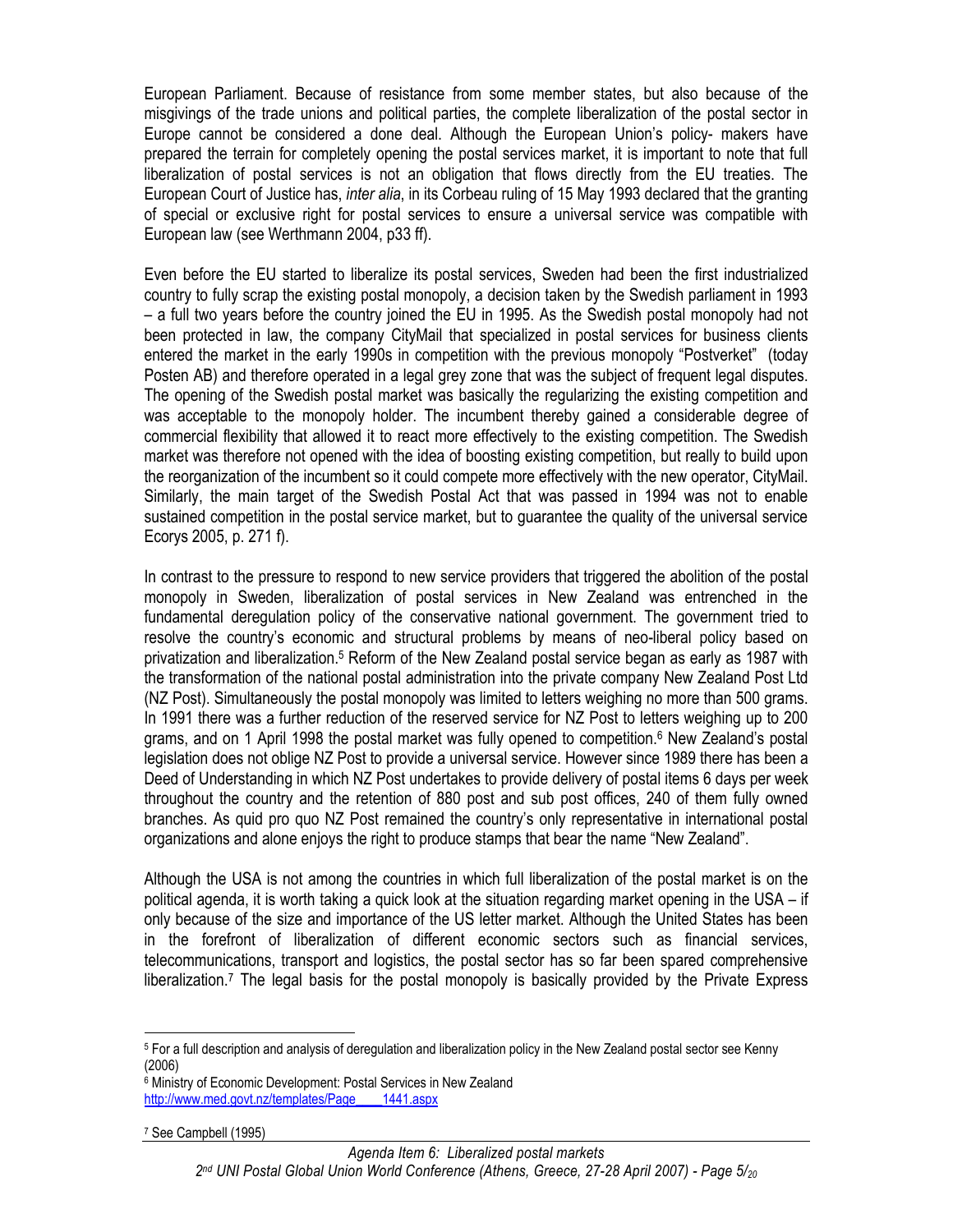Statutes (PES)<sup>8</sup> that contain criminal penalties for private individuals or organization that carry letters<sup>9</sup>. There is a series of exemptions to this general rule, some of which are granted by the state postal company United States Postal Services (USPS). There are also exemptions for express delivery ("extremely urgent letter") that costs more than six times the cost of a first class letter of the lowest weight category (currently US\$2.34) as well as items that weigh more than 12.5oz (about 350 grams).<sup>10</sup> These exemptions have not affected the monopoly on delivery known as the "mailbox rule" that covers the last mile. The delivery of items to houses and street mail boxes and post office boxes enjoys all round protection under post office monopoly arrangements in the USA.

Although this arrangement means that only small parts of the letter market are open to competition and the delivery of letters is an exclusive right of USPS, there is competition in the US letter market. With the exception of delivery, large parts of the postal value creation chain have been liberalized. Discounts are granted for front-end services (pre-sorting, coding etc) to bulk mailers or consolidators ("destination entry discounts") and they were significantly increased in 1979 because of political lobbying by the bulk mailers<sup>11</sup> which has since then led to the creation of broad-ranging worksharing between private service providers and the state postal company. In the meantime about 25% of the traffic within the postal value creation chain is carried by private service providers; more than 70% of all letters are fed into the US Postal Service network via the worksharing program (see Cohen 2004).

#### **Status Quo of Postal Liberalization**

The liberalization of the postal sector is not only driven by different factors but is also very different from region to region. As the following table shows, seen on a global scale only 10% of all countries have fully liberalized their postal services, in the majority of countries (61%) the postal monopoly has remained unscathed despite the various liberalization trends.12 In Asia and Oceania and Africa more than three quarters of all states have a full postal monopoly. In a further 11% of the 157 members of the Universal Postal Union questioned so far only slight market opening has taken place, namely for letters above 100 grams, and another 18% have extensively opened their markets and further restricted their reserved service. The vast majority of these countries are members states of the European Union, outside Europe there are only a few individual countries who have set the reserved area for letters below 100 grams.

However if the EU were to achieve full opening of its postal markets in 2009, this would mean a major push towards liberalization not only in terms of quantity that would lead to about one quarter of the world's countries having no monopoly rights in the postal service.

 $\overline{\phantom{a}}$ 

<sup>12</sup> The numbers come from data of the World Postal Union (June 2006) for 157 of its members worldwide

<sup>8</sup> See http://en.wikipedia.org/wiki/Private\_Express\_Statutes

<sup>9</sup> Catalogues, newspapers and magazines do not fall within the postal monopoly

<sup>10</sup> The provisions of the Postal Reorganization Act that since 1970 have governed funding, pricing and regulation of USPS were completely reformed by the Postal Accountability and Enhancement Act of 2006. Among other matters, the price limits for exemptions to the postal monopoly were slightly reduced from US\$3 to US\$2.34. For a description of the most important changes in the law see National Association of Letter Carrier: http://www.nalc.org/postal/reform/summary.pdf<br><sup>11</sup> In the 1970s the US Postal Service was forced to increase its prices because of inflation. Thus the price fo

letter increased between 1974 and 1978 from 10 to 15 cents (see www.prc.gov). As price increases are approved by the price rate commission in a process that involves the bulk mailers, the agreement of business customers could only be achieved by the bulk mailers getting in return major front-end discounts (Cohen 2004, p.8)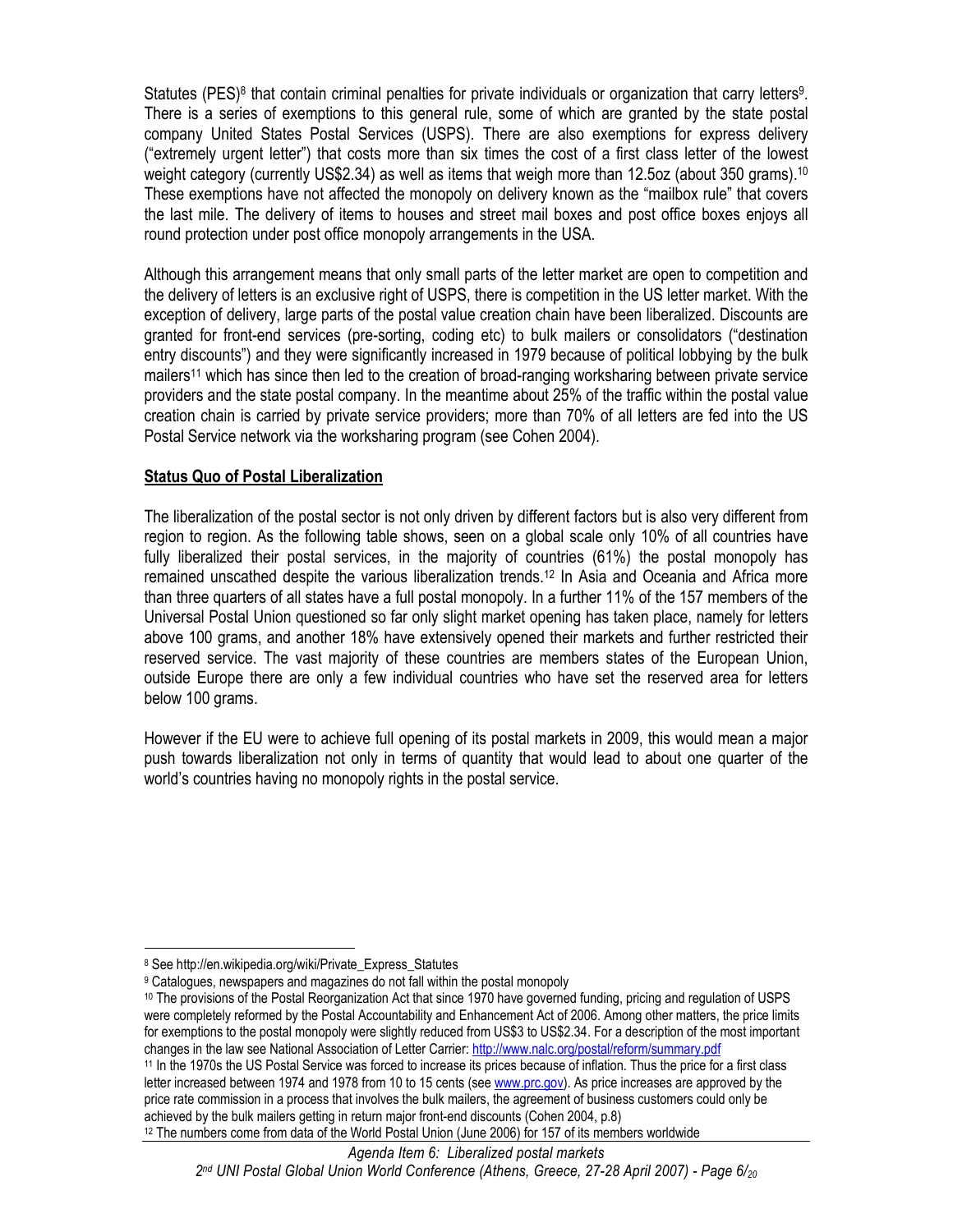# **Status quo for opening of postal market - overview**

|                                       | <b>Countries</b><br>without<br>monopoly | <b>Countries</b><br>post extensive market low level of full<br>opening $($ <100 g) | with   Countries with   Countries<br>  market opening   monopoly<br>$(100 - 500$ g) | with<br>postal |  |  |
|---------------------------------------|-----------------------------------------|------------------------------------------------------------------------------------|-------------------------------------------------------------------------------------|----------------|--|--|
| Africa (47)                           | 4%                                      | 2%                                                                                 | 17%                                                                                 | 77%            |  |  |
| America (16)                          | 23%                                     | $0\%$                                                                              | 8%                                                                                  | 69%            |  |  |
| Asia/Oceania (43)                     | 7%                                      | 2%                                                                                 | 14%                                                                                 | 77%            |  |  |
| Europe $(41)$                         | 12%                                     | 66%                                                                                | 2%                                                                                  | 20%            |  |  |
| World wide (157)                      | 10%                                     | 18%                                                                                | 11%                                                                                 | 61%            |  |  |
| Source: own calculations, UPU (2006a) |                                         |                                                                                    |                                                                                     |                |  |  |

| Status quo of market opening in postal sector – country examples                          |                                         |                               |                                 |  |  |  |  |  |
|-------------------------------------------------------------------------------------------|-----------------------------------------|-------------------------------|---------------------------------|--|--|--|--|--|
| <b>Countries</b>                                                                          | without ntries with extensive Countries | with                          | low   Countries<br>with<br>full |  |  |  |  |  |
| postal monopoly                                                                           | market opening                          | level<br>0f                   | market   postal monopoly        |  |  |  |  |  |
|                                                                                           | 0 g)                                    | opening                       |                                 |  |  |  |  |  |
|                                                                                           |                                         | $(100 - 500 g)$               |                                 |  |  |  |  |  |
|                                                                                           |                                         |                               |                                 |  |  |  |  |  |
|                                                                                           | <b>European Union</b>                   | <b>Australia</b> $(>250 g)$   | Egypt                           |  |  |  |  |  |
| Argentina                                                                                 | (>50 g, Austria, Belgium,               | India $(>200 g)$              |                                 |  |  |  |  |  |
| (since 1993)                                                                              | Cyprus, Czech                           | <b>Israel</b> $(4.5$<br>times | <b>Brazil</b>                   |  |  |  |  |  |
| Estonia <sup>*</sup>                                                                      | Republic, Denmark,                      | standard price)               | <b>Chile</b>                    |  |  |  |  |  |
| Finland <sup>*</sup>                                                                      | France, Germany,                        | Canada $(>500g)$              | China                           |  |  |  |  |  |
| (since 1994)                                                                              | Greece,<br>Hungary,                     | Kenya $(>350 g)$              | <b>Hong Kong</b>                |  |  |  |  |  |
| United Kingdom*)                                                                          | Ireland,<br>Italy,                      | USA (>circa.<br>350g,         |                                 |  |  |  |  |  |
| (since 2006)                                                                              | Latvia, Lithuania,                      | delivery monopoly)            | Indonesia                       |  |  |  |  |  |
| <b>New Zealand</b>                                                                        | Luxembourg,                             | <b>Zimbabwe</b> $(>500 g)$    |                                 |  |  |  |  |  |
| (seit 1998)                                                                               | Malta, Netherlands,                     |                               | Japan                           |  |  |  |  |  |
|                                                                                           | Poland, Portugal                        |                               |                                 |  |  |  |  |  |
| Peru                                                                                      | Republic,<br>Slovak                     |                               | Korea                           |  |  |  |  |  |
|                                                                                           | Slovenia, Spain,)                       |                               | <b>Mexico</b>                   |  |  |  |  |  |
| <b>Russia</b>                                                                             | Norway $(>50 g)$                        |                               | <b>Singapore</b>                |  |  |  |  |  |
| Sweden <sup>*</sup>                                                                       | Switzerland $(>100 g)$                  |                               | <b>South Africa</b>             |  |  |  |  |  |
| (since 1993)                                                                              |                                         |                               |                                 |  |  |  |  |  |
|                                                                                           |                                         |                               | <b>Turkey</b>                   |  |  |  |  |  |
|                                                                                           |                                         |                               |                                 |  |  |  |  |  |
|                                                                                           |                                         |                               |                                 |  |  |  |  |  |
| *) EU member states                                                                       |                                         |                               |                                 |  |  |  |  |  |
| $\Gamma_{\alpha_1,\beta_2}$ , $\Gamma_{\text{D}}$ $\Gamma_{\text{D}}$ $\Gamma_{\text{D}}$ |                                         |                               |                                 |  |  |  |  |  |

Source: UPU (2006a), own research

# **2. Experience and problems with opening postal markets**

Liberalization of postal markets is a complex process, and it brings with it particular challenges and difficulties. "The opening of the postal market is probably more complex and more delicate to address than most of the market openings introduced in others in the course of the previous two decades in Europe" (PwC 2006, p 123). The consequences of market opening for the postal sector and the people who work in it are very difficult to predict. The European Union is among the pioneers of postal market opening, the consequences of market opening that began 10 years ago in terms of scope, quality, prices and funding of universal service are already in evidence. Experience has also been gained regarding the effect on jobs of liberalization and the introduction of competition in the postal market.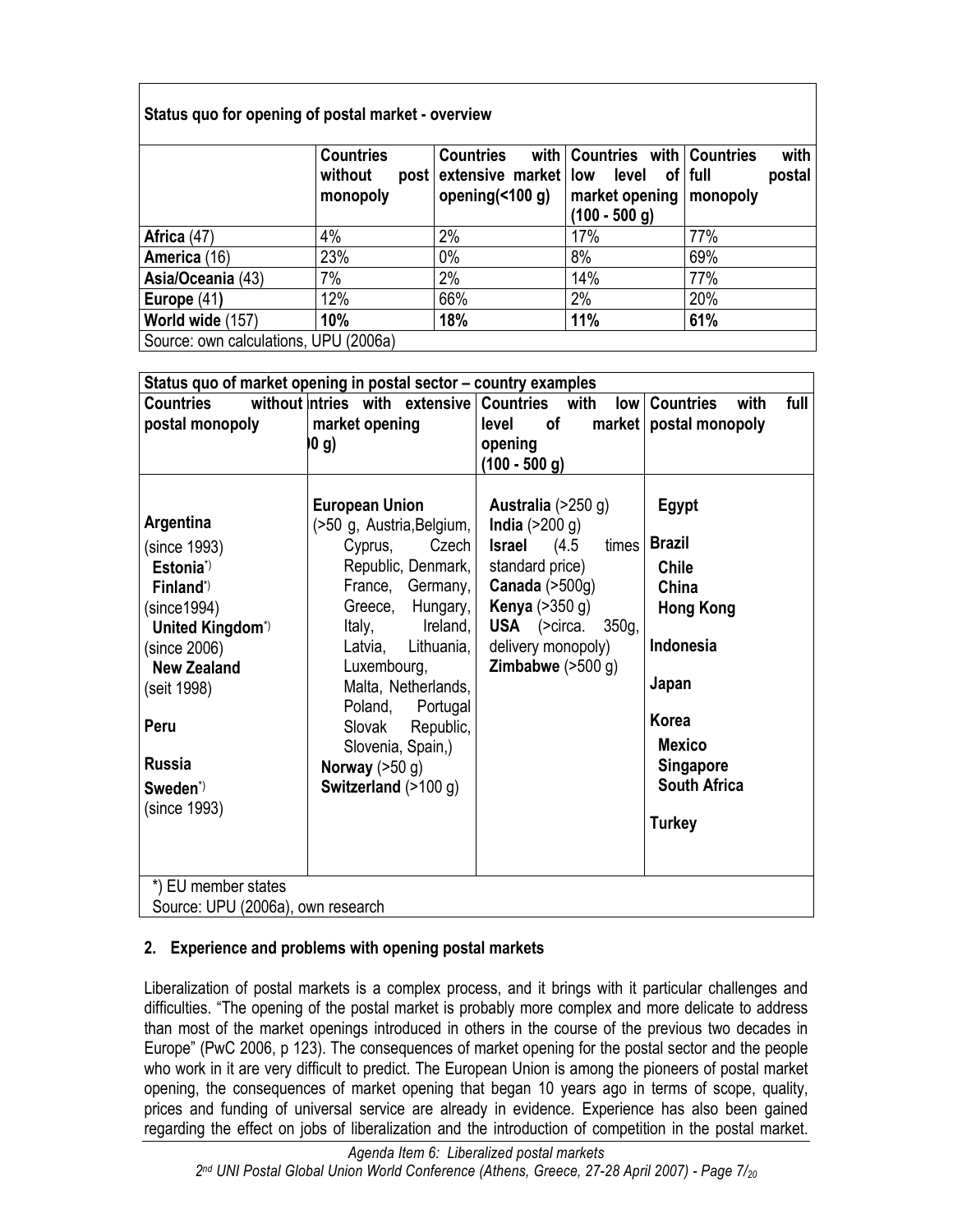Thanks to a series of surveys on the development of the postal sector in the EU sufficient empirically based data on the consequences of liberalization is available; it may be of particular interest to countries outside the European Union that are contemplating liberalization.

# **2.1 Universal service: scope, quality and price**

In liberalized markets the **scope and cost of the universal service** are the subject of several discussions. Whilst the private customers and small business see the universal service as being part of the comprehensive infrastructure of the state that must be maintained with its current coverage and quality, big customers benefit only partially from the universal service and see it mainly in terms of the cost. It is particularly when considering the universal service that it become clear that there are certain aspects of the postal service that are important for bulk mailers while there are others that private customers and small businesses attach great importance to. This was among the findings of an official consultation undertaken by the European Commission about the development of postal services. For bulk mailers the cost of mail items is of prime importance, but medium sized and small scale customers see access to the postal network in terms of post office counters and post boxes as the most important factor (European Commission 2006a, p 8).

A central issue in discussions about universal service and the costs it entails is the extent to which a universal postal service is even needed in the light of changed **communication behaviour of the EU population as demonstrated by the use of emails and the internet** and the consequent change in the importance of postal services with full territorial coverage. In spite of the increasing importance of electronic media used on a daily basis in homes and business, the importance of postal traffic should not be underestimated. In 2004 on average just under a half of the EU population used the Internet. This proportion is far lower in sparsely populated areas, among older people and people with low educational attainment and in certain EU states (Eurostat 2005). Despite the increasing importance of telecommunications for the forwarding of messages, the take up of postal services within the EU is at 89% even higher than for landlines and mobile phones (86% and 83% respectively). Among the utilities only electricity and water supply are used by more people in the EU than the postal services (European Union 2005, p 10). This means that the overwhelming majority of people in the EU – despite the high Internet and email penetration by international standards – remain dependent on an efficient postal infrastructure for their private and business correspondence, and that has to be guaranteed by an adequate universal postal service.

Another important issue regarding liberalization of the postal sector is the quality of delivery of the universal service. Many of the qualms expressed about opening up the postal market concern themselves with the erosion of the postal provision to the public at large that accompanies liberalization. Whilst full territorial coverage and quick delivery times should be guaranteed even in a competitive environment because of the power of the bulk mailers, services that are extremely expensive and only important for private customers or small businesses – such as availability of post office counters and post boxes throughout the country – would not be provided to the required level of service by a competing postal service without a statutory requirement to do so. The fear that as a consequence of liberalization of the postal markets the delivery of postal services would be a lesser quality cannot be rejected out of hand on the basis of the experience gained so far. According to the European Union survey customer satisfaction regarding access to the postal network between 2000 and 2005 dropped by 5%. This has happened most particularly in connection with the closure of post offices and the removal of post boxes in most EU member states. In some EU member states between 2002 and 2004 as many as 25% of the post offices were closed and partly replaced by sub offices inside retail outlets or petrol stations (WIK 2006, p 225 ff). Particularly in countries in which postal markets are already extensively liberalized, the statutory provisions regarding the density of the postal delivery network were set very low and the providers of the universal service were given a high degree of commercial freedom in how they organized their postal network. Therefore in countries with well advanced liberalization the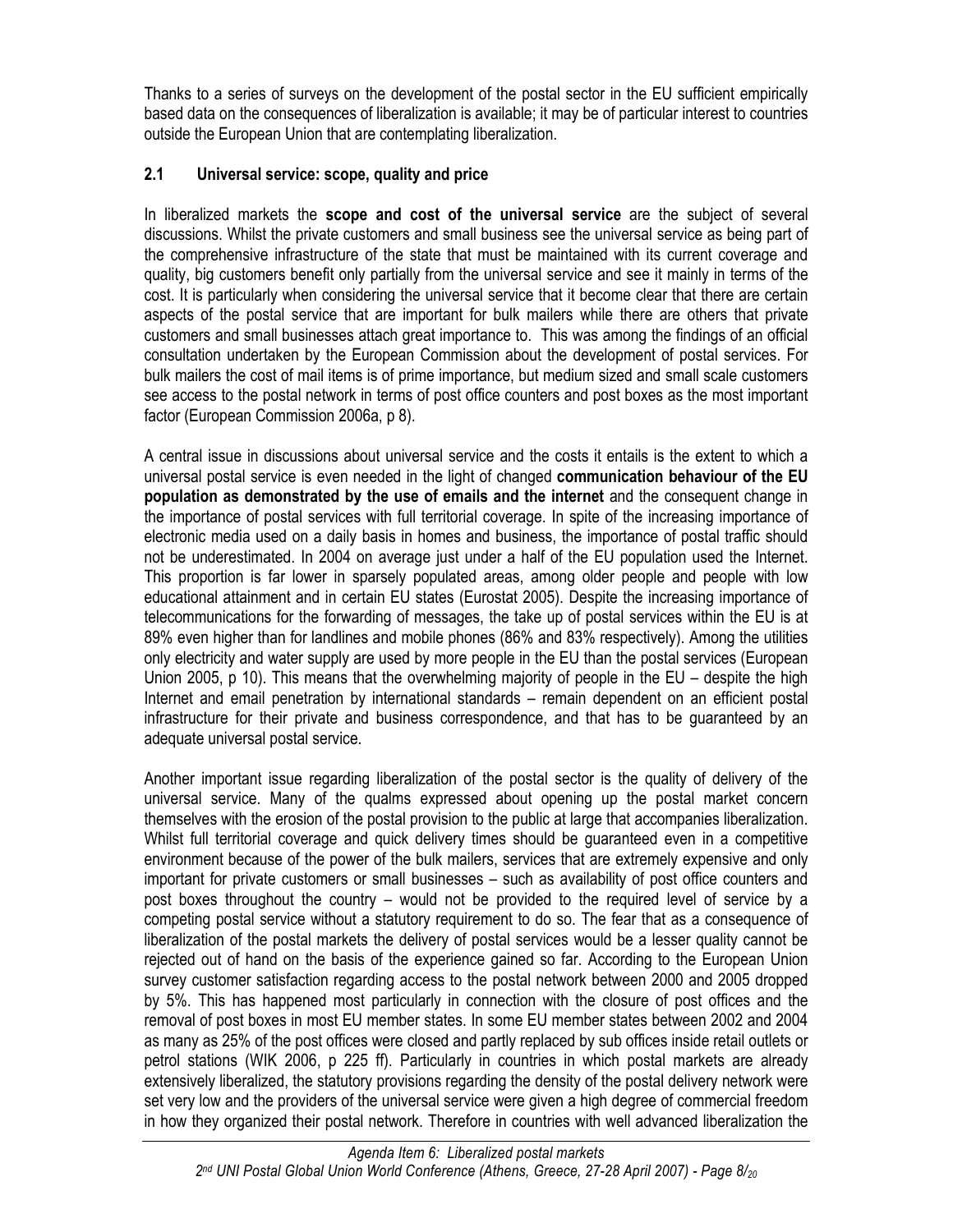number of post offices per 10,000 inhabitants is lower and the share of the outsourced post agencies within the branch network is higher than in the countries that have not yet opened up most of their market (WIK 2006, p 250).

In addition to the expectation of an improved range of services, opening markets to competition is generally assumed to bring reduced prices to customers. In the postal sector there have been no indications of an overall drop in prices, and at best price reductions can only be expected from an asymmetric distribution within certain market segments. Accordingly the survey carried out by Pricewaterhouse Coopers (PwC) on behalf of the European Commission assumes that because of a greater focus on cost when setting prices in liberalized market the cost of postage will rise in market sectors where competition is relatively low (sending private letters) whilst in the sectors that are particularly lucrative for new service provides (bulk mail, direct mailing) the prices would fall because of strong competition (PwC 2006, p 82). In the public consultation on postal services undertaken by the European Commission only the bulk mailers spoke optimistically about the likelihood of prices dropping after opening of the market, whilst small businesses and private customers believed the cost of sending a letter would remain steady or even rise after liberalization (European Commission 2006a, p 11). This assessment is in line with the Swedish experience after complete liberalization of the letter market. There after the lifting of the reserved service the prices for sending a single letter rose by about 75% whilst the bulk mailers were able to benefit from price reductions of up to 50% (Jonsson 2004, p 6). Even the postal companies expect that prices are more likely to rise for private customers after opening of the market.13

We can therefore conclude that the advantages of opening the market flow mainly to the bulk mailers, who can rely on competition in this sector to bring prices down. However, small businesses and private clients will have to assume that any liberalization of the postal sector will bring price rises and an erosion of postal services, particularly in terms of access to post offices and letter boxes.

# **2.2 Funding a universal service in a competitive environment**

The most important political challenge in connection with further liberalization of postal markets is to **reconcile competition with the guarantee of a universal service**. A lot of regulatory issues relating to the opening of the postal market remain unclear, particularly those relating to the costs and funding mechanism in a competitive market. As stated earlier, sufficient volume of mail is the prerequisite for running a postal network economically, with its high level of fixed costs. Only in this way can the costs per item be kept low and uniform prices guaranteed for the whole network. If competition in the postal sectors allows competitors to cherry pick the most lucrative areas (towns and cities) at a time when the incumbent is left with the expensive delivery to rural areas, cross subsidy between profitable and unprofitable parts of the postal network and thus the funding of a nationwide universal service can no longer be guaranteed. This proven mechanism for financing the costs of a universal service will be rendered null and void.

According to the European Commission's planning, despite the scrapping of "exclusive or special rights" of postal companies from 1 January 2009 the universal service should remain in place. If productivity is sufficiently high and if provision of the universal service is based on cost efficiency, the EU Commission believes that the universal service should not create major financial burdens for the postal companies. "If the providers of the universal service are given the required flexibility so they can react to competition, the risks for the financial equilibrium of the universal service will be slight". (European Commission 2006b, p.6). If financial support of the universal service is needed in some member states, this should be done to the extent possible by means of market mechanisms "that cause fewer

<sup>13</sup> The chairman of the board of the German Post World Net, Dr Klaus Zumwinkel said in an interview "I do not believe prices will fall for private customers, because competitors will concentrate on their major business customers. Prices are more likely to rise, particularly when value added tax arrives" (Stern, 22.03.2007)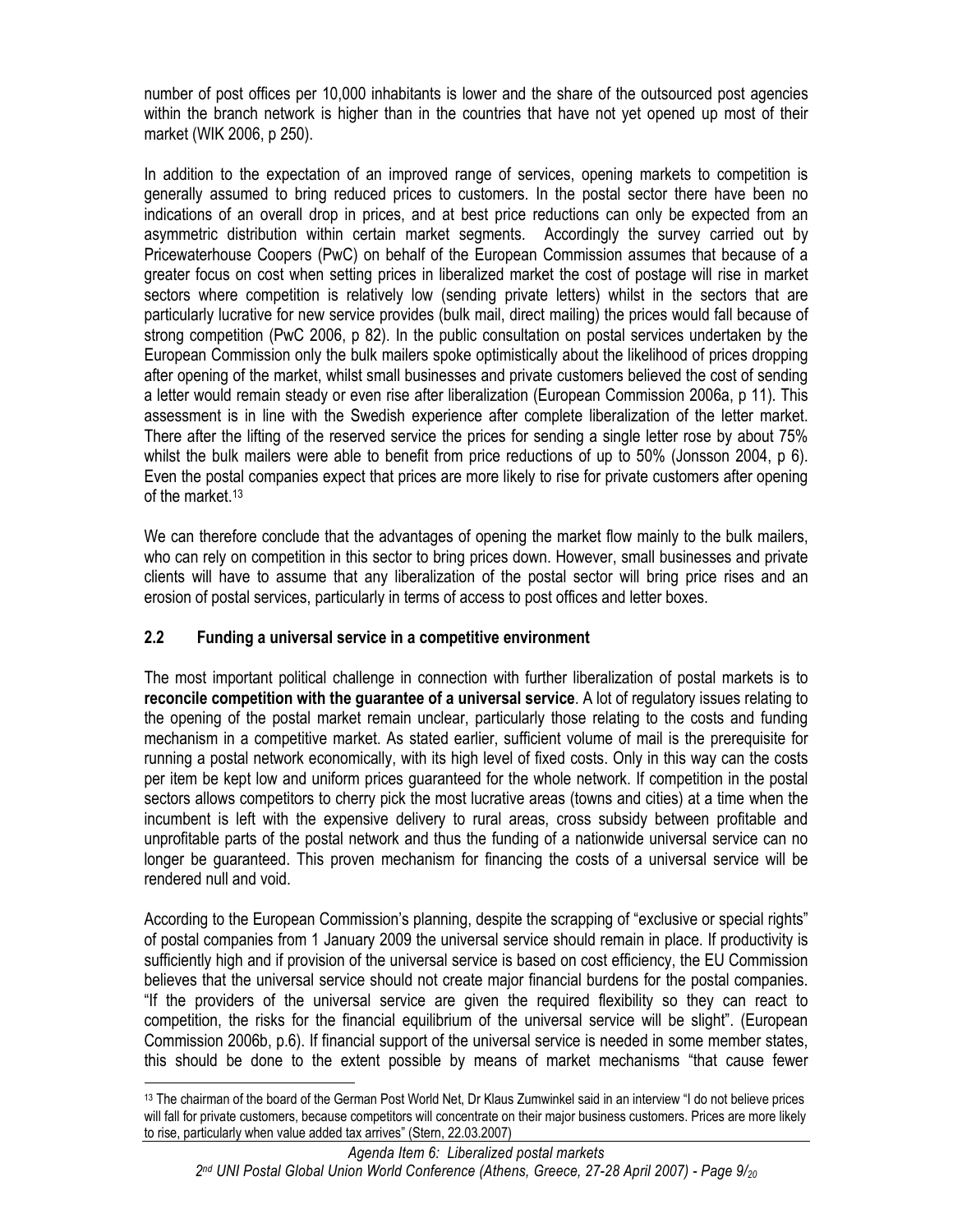distortions in the single market than sticking to monopolies" (European Commission 2006b, p.4). These mechanisms include state aid, public tendering for the universal service and the establishment of an compensation fund to meet the costs of the universal service. In all procedures proposed so far the following questions have remained unanswered: how much does the universal service cost? How can we guarantee that sufficient income will be generated by alternative funding mechanisms to cover the costs of the universal service?14

In particular the **compensation fund that many countries favour to fund the universal service** obscures the real problem that barely enough resources can be raised to fund the universal service from competitors who normally have high start-up costs when they enter the market. For example in Italy where provision had up until now been made for this system, the in-flows to the fund from new service providers reach just 0.04% of the actual costs of the universal service at just under €300 million per year (Oxera 2007, p.33). Moreover doubts have been expressed about the lawfulness both of the compensation levies to the fund from new service providers and about the practicability of a procedure that is associated with high administrative costs (see Danwitz 2000, p.411 ff). There is a real threat with compensation funds – as with other alternative funding mechanisms – of a major dispute between contributors and recipients about the cost of the universal service and the consequent level of payments into the fund. Such a dispute could ultimately lead to a reduction of the costs and scope of the universal service. From a competition angle the objection to compensation funds is that in a single European market new service providers "concentrate mainly on countries and regions that make a low contribution the compensation funds. This would in turn encourage countries or regions that make high contributions to compensation funds also to reduce their payments despite the high costs of the universal service. The final consequence would be that the costs of the universal service in Europe could no longer be covered, on the assumption there is a genuine desire to avoid an erosion in the quality of the universal service" (Haas et al. 2004, p.41).

Several methods using "competition neutral" funding mechanisms for the universal service have in common that they have not been tested in the postal sector, or have so far shown themselves as not being fit for purpose. A survey commissioned by nine European postal services<sup>15</sup> shows that even if one of these funding mechanisms has worked efficiently in other sectors, no conclusions can be drawn about its working well in the postal sector. It is not only the specific nature of the postal sector that impinges on the applicability of such funding instruments, but also the peculiarities of the national markets that will affect their suitability for funding universal service obligations (Oxera 2007, p. 95). These particular features of the market that often vary a great deal between countries include not just the different level of the USO costs to be met through alternative funding mechanisms, but also the very diverse consequences of competition for each postal service.16 The Oxera survey therefore urgently recommends that regulatory issues pertaining to the universal service obligation in a competitive environment be clarified before further liberalization is introduced.

The maintenance of a reserved area as the means of choice of funding a universal service is particularly recommended in those cases where the competition arising from complete market opening has not really brought the expected effect on productivity and efficiency of the incumbent and new services providers have amounted to little more than cherry-pickers. "This suggests that policy-makers who place weight on the guaranteed preservation of the existing form of the USO [author's note: universal service

<sup>&</sup>lt;sup>14</sup> See Oxera (2007) for a discussion of the difficulties with different systems of funding.<br><sup>15</sup> The survey was carried out by the British consultancy company Oxera for the postal services of France, Belgium, Cyprus, Greece, Hungary, Italy, Luxembourg, Poland and Spain.

<sup>&</sup>lt;sup>16</sup> Universal service costs are particularly high in countries with many rural areas, because the delivery of mail and maintenance of a sufficient number of post office counters and letter boxes cannot be done economically. Conversely the ability of a traditional postal service to make a profit by benefiting from economies of scale if it loses market share after liberalization depends on the country's postal volumes. The incumbents in countries with low volumes are therefore likely to suffer greater economic consequences from any competition.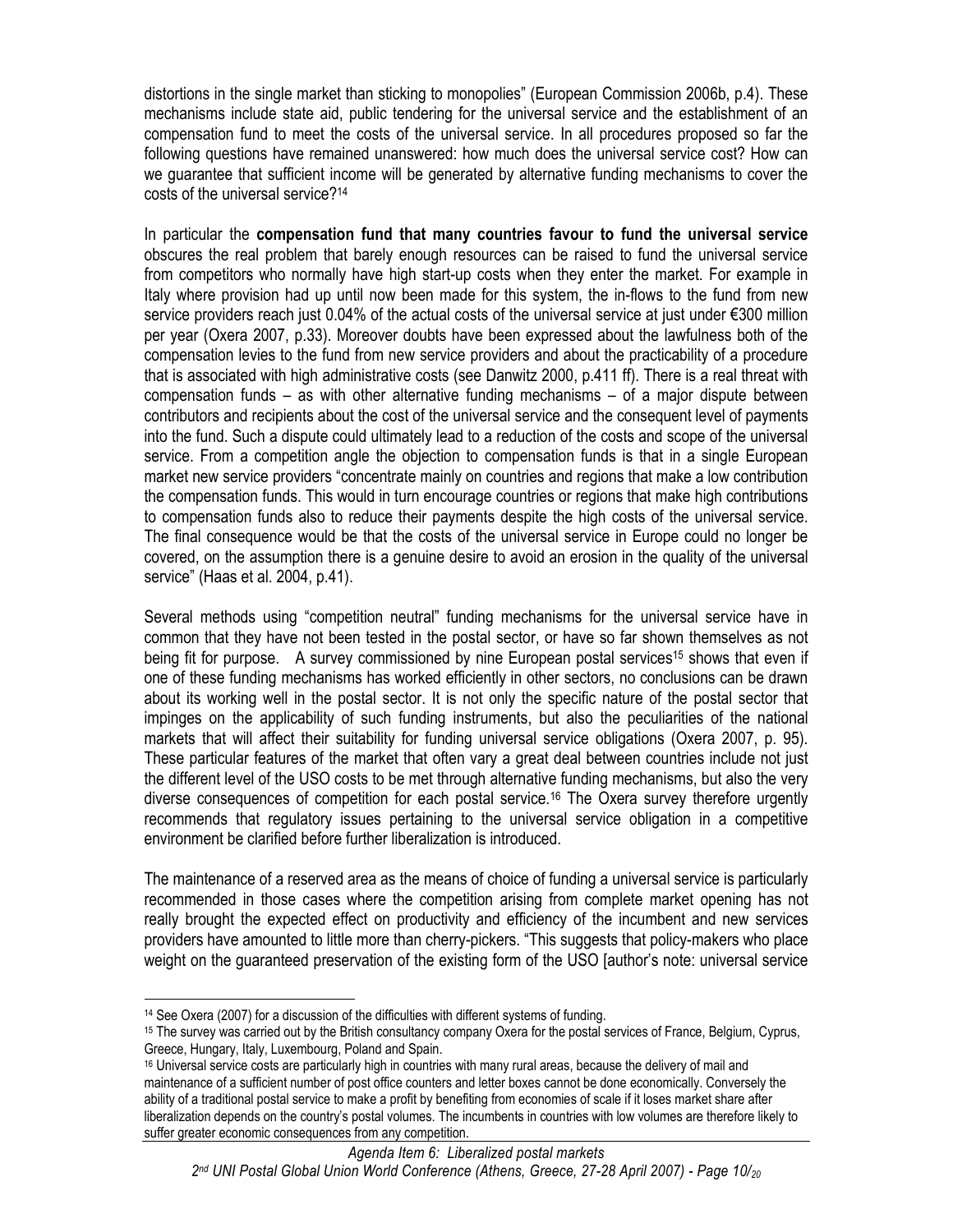obligation] would be more likely to view a reserved area favourably, especially given that it is a 'tried and tested' method that has been shown to be practical. It is also likely to be more attractive in countries where there is a large cost discrepancy between delivering to a high-cost and a low-cost area, as in these countries the threat of cream-skimming entry is greatest". (Oxera 2007, p. 27).

# **2.3 Impact on jobs**

The major concern with opening of postal markets is the effect it could have on jobs. Postal companies are among the largest employers in their countries. Also seen on a worldwide scale, postal companies employ a total of 5.5 million employees and are therefore important in their respective labour markets. More than half of all the employees in the postal sector work for the incumbents in the USA (about 800,000), China (about 690,000) and the European Union17 (about 1.7 million)18. Since the beginning of the 1990s there has been a downward trend in jobs, and in a period spanning 15 years some 700,000 jobs were lost because of far-reaching reorganisation that following loss of market share due to competition and electronic substitution – mostly in industrialized countries (UPU 2004, p. 4). Opening the market has brought major pressure for rationalization on postal companies to improve their productivity and their profitability. "To reduce their level of costs, postal operators have embarked on traditional restructuring programmes aimed at increasing organizational efficiency through the introduction of more adaptive and flexible structures and increasing organizational effectiveness through the introduction of quality measurements and improvements programmes. Doing so, the most pro-active postal operators have achieved remarkable accomplishments" (PwC 2006, p. 174).

The reduction in jobs has been clearest in the countries of the European Union where postal markets have been opened up most to competition. Between 1995 and 2000 within the then EU-15 the number of jobs in the postal operators dropped 6% from 1.15 to 1.08 million (PLS Ramboll 2002, p. 19).19 Between 2000 and 2002 the number of jobs at the incumbent dropped by 2% (WIK 2004, p. 131) and between 2002 and 2004 they dropped another 1% (WIK 2006, p. 187). Overall within ten years about 10% of the jobs at the incumbents were lost within the European Union. However, these statistics on job levels in the postal sector gleaned from several surveys carried out by the European Commission reflect a rather over optimistic picture of the real employments trends. These figures contain beneficial effects on job in individiaul postal operators that – as happened with the German Post AG and the Dutch TNT – bought in a large number of jobs from outside the traditional postal sector through their acquisition of courier and logistics companies.

If we consider trends in individual countries, the reduction of jobs in recent years becomes starker. Major job losses had to be accepted by postal operators in countries that had opted for the most wideranging liberalization:

- In Sweden the jobs in the traditional postal operator Posten AB have been cut since the beginning of the 1990s from 72,000 to 38,000, meaning the number of jobs has been nearly halved.
- In New Zealand 43% of the jobs (FTE) were cut between 1987 when market opening began and 1997 – shortly before the full liberalization of the postal market (Kenny 2006).
- In Germany within the letters division of Deutsche Post AG between 1999 and 2005 more than 28,000 jobs have been shed (a drop of 16% according to the German Regulator – Bundesnetzagentur 2007, p.121). Overall the number of employees (in FTE, excluding trainees)

 17 Data for all 25 EU member states. Status 2004

<sup>18</sup> Data for USA and China (UPU 2006b); for EU (WIK 2006, p. 185)

<sup>19</sup> Measured by the incumbent's "full time equivalent" (FTE) without considering employees at its subsidiaries.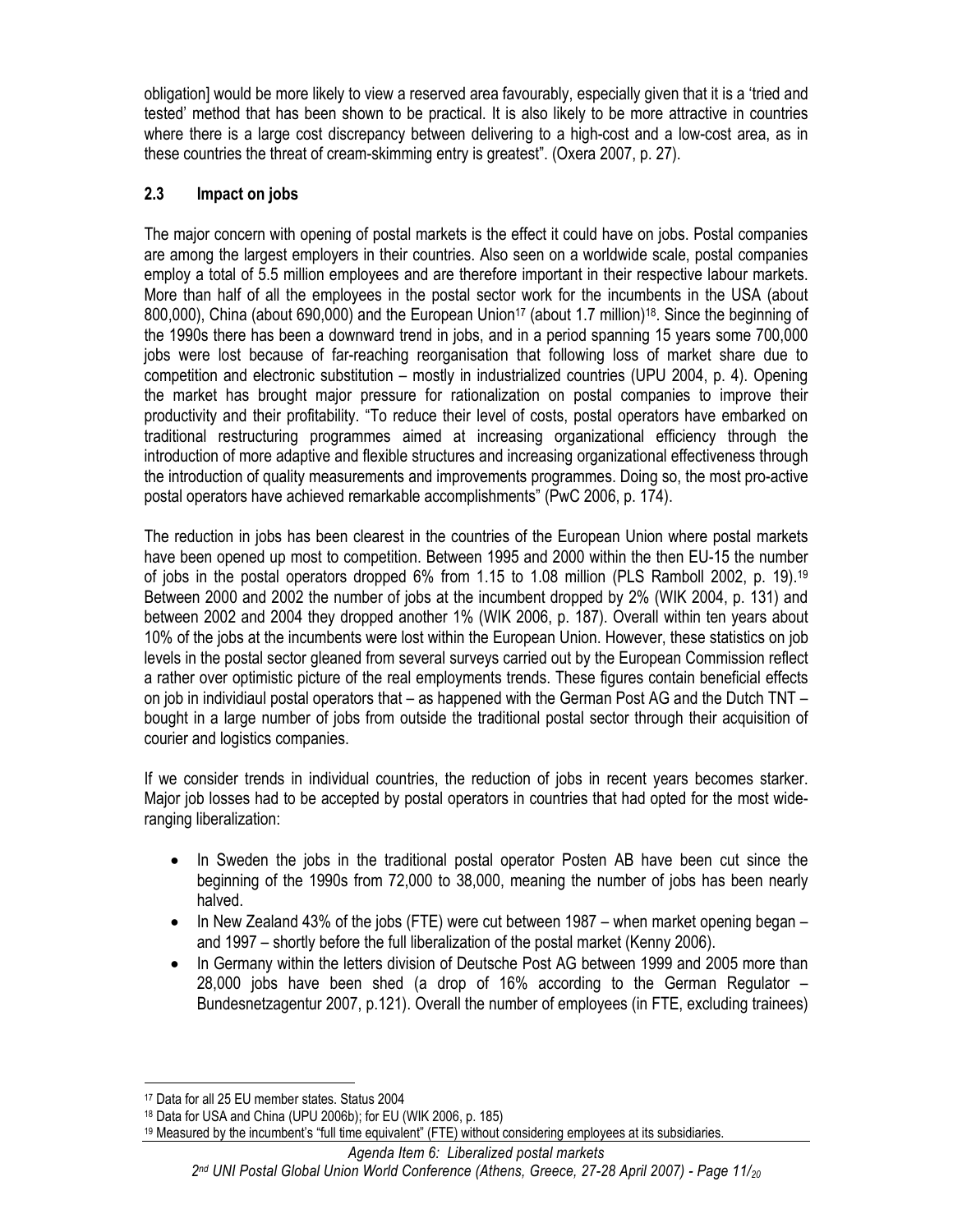with Deutsche Post have more than halved between 1992 and 2006 – moving from 306,151 to 150, 548.20

• In Italy since the beginning of market liberalization in 1993 the number of jobs with Poste Italiane has been reduced from 220,000 to 150,000 (PwC 2006, p. 63).

The reorganisation of the postal operators affected not just the number of jobs but also their quality. There has in particular been a move towards flexible working practices such as part time work and fixed contract employment and a general reduction in the number of civil servants with tenure working for the incumbent. "The most advanced USPs are already progressively introducing […] new forms of flexible contracts in delivery, those who are not there yet will face it though competition from new entrants, particularly in the attractive areas" (PwC 2006, p. 74).

The qualitative changes in jobs in the traditional postal operators are borne out by the figures below:

- The proportion of civil servants as a share of the overall employee headcount has gone down in the EU by about 10% between 2002 and 2004.
- Between 2002 and 2004 the number of part time workers as a proportion of the overall workforce rose by 3.5%, in countries where liberalization of the letter market is well advanced such as Sweden, Denmark, Germany and the Netherlands between one and two thirds of the employees are already part time workers (WIK 2006, p. 184 ff).
- Current information about the proportion of people on fixed term contract with postal operators is not available. Nevertheless the survey on employments trends in the postal sector carried out on behalf of the European Commission by PLS Ramboll accepts that as more liberalization comes so the trend to greater flexibility in employment will increase and that the number of employers on fixed term contracts and of on-call workers will increase. "The number of USP employees working as temporarily employed, casually employed or on on-call contracts is expected to increase". (PLS Ramboll 2002, p. 97).

In the light of the overall adverse effect that liberalization of the postal sector has had on jobs, it is hard to understand the at times optimistic assessment of the impact on jobs that an opening of the postal markets would bring, as expressed in various EU surveys.<sup>21</sup> The positive assessment of the effect on jobs of market liberalization is basically predicated on the expectation of additional jobs being created with competitors. There is limited availability of up to date statistics for job trends among the new entrants. Currently only figures for Germany are available regarding job trends among new operators.

The data **about employment trends in terms of quantity and quality of jobs amongst competitors** in the German postal market gives us the following picture:22

Between 1999 and 2004 the number of employees in the 950 active licensees in Germany more than doubled from 17,650 to 34,410. However if one also calculates the job losses in the letter post section of Deutsche Post, the number of jobs in the German letter market dropped by 6.2% or 12,148 jobs between 1999 and 2004. If we recalculate this as full time equivalents the balance is even starker because they indicate that 15,057 jobs were lost. In fact since the beginning of liberalization one tenth of the total number of jobs in the German letter market have been lost.

With a share of reduced terms of employment of 62.3% (2004) and wider use of fixed term contracts, the patterns of employment that dominate among the new entrants are characterized by a high degree of insecurity, instability and dependency.

 $\overline{\phantom{a}}$ 20 Figures from Deutsche Post World Net, paper given at the ver.di/UNI DHL Airport Conference, 11.01.2007 in Leipzig <sup>21</sup> "The social impact of the evolution [full market opening, author's note] is generally positive for the global employment in the sector" (PwC 2006, p. 74) 22 For this and following section see Input Consulting (2006b)

*Agenda Item 6: Liberalized postal markets 2nd UNI Postal Global Union World Conference (Athens, Greece, 27-28 April 2007) - Page 12/20*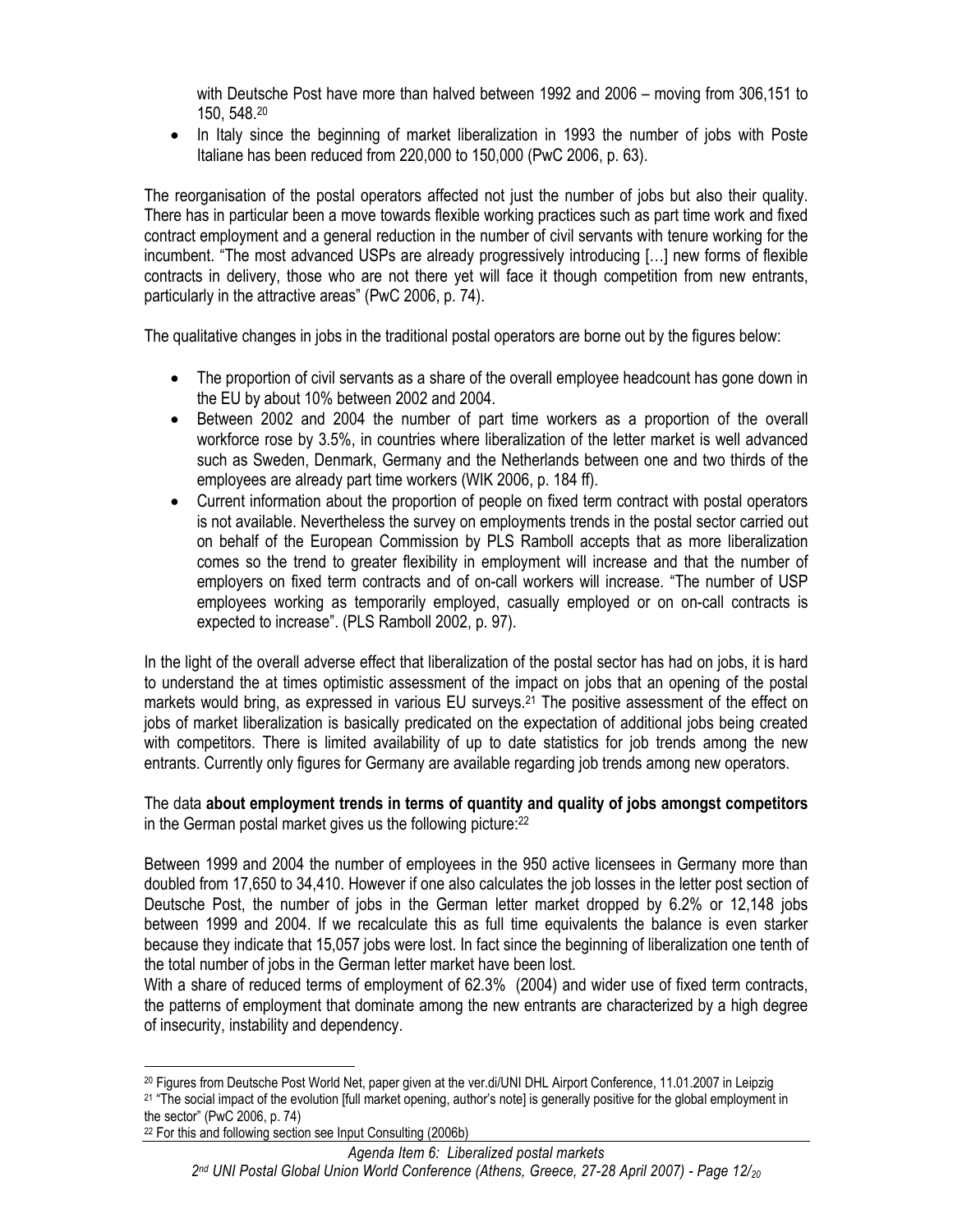The market sector occupied by the new entrants to the letter market is to a great extent characterized by low pay or poverty wages. On average the pay of workers in the new letter service providers is about 50% below the beginners' rate at Deutsche Post and is not enough to support a person even if they work full time. A relevant proportion of the low pay offered by postal competitors is offset in the form of social benefits from the state.

In contrast to the incumbent, Deutsche Post, the working conditions among competitors are not governed by collective agreements; the number of trade union members and the influence of the unions among the new entrants are correspondingly low.

Precarious working conditions tend to be the rule rather than the exception with the new service providers. The majority of the licensees operate according to a business model that is mainly based on the cost advantages arising from the casualization of labour.

It is likely that this ferocious competition that is built on low wage costs will affect the incumbent's employees too. The traditional postal operator is facing the threat of having to cut jobs if it loses more market share. And if it is not possible to make sustainable improvements in the situation amongst the licensees who so far have profited from precarity, then there is an acute risk because of the clear imbalance in working conditions on the letter market, that the standards practised by the former monopoly will be subject to increasing downward pressure. Precarious working conditions can therefore become an issue for the market leader too.

We must observe overall that since liberalization the number of jobs in Germany has fallen and that more protected and secure jobs at the incumbent will be displaced because of the unprotected and precarious working conditions in the competing new entrants. If no countermeasures are taken there is a risk that the postal sector will become a low-pay sector characterized by unprotected working conditions. Our research has shown that this problem can be found in other countries that have gone far in opening their postal markets.23

# **2.4 Increasing Competition**

The purpose of liberalization is the establishment of a competitive environment between the traditional monopolies and the new service providers. Whether the opening of markets truly creates competition does not only depend on the abolition or curtailment of monopoly rights. Enduring competition will only happen if market entry is sufficiently profitable for new service providers and that market entry exists not only *de jure* but also *de facto*, in other words there are no more barriers to market access. Experience so far has indicated that legally liberalizing the market for postal services has not of itself led to sustainable competition. Apart from monopoly rights there is a range of legal and regulatory barriers that new entrants to the market must usually overcome. Among these are very high (one off and recurrent) licensing fees, the provision of detailed business and finance plans, the demonstration of financial solvency, provisions on quality of deliveries and particularly high requirements for full territorial coverage for deliveries, whereby some of the new entrants are required to make deliveries in rural, high-cost areas. In addition the market access of new entrants is in part made more difficult because of specific national barriers, such as the sole agency right for post office boxes enjoyed by the incumbent (France, Austria and Poland) or the lack of a post code system (Ireland) that may be a factor in keeping potential competitors out of the market (see Input Consulting 2006a).

In the postal market the barrier to entry is not only legal or regulatory, but there is also a series of economic barriers to competition. They are based on the size (economies of scale) of the incumbent, that particularly in the area of letter mail has the characteristics of a natural monopoly. The size advantage of the established service provider and the high investment costs to build a network constitute major barriers to the entry of new competitors. They prevent the competitors from quickly

 <sup>23</sup> An exception is Sweden where terms and conditions of employment in the postal sector as a whole are governed by collective agreements and there are few pay differentials between the incumbent and its competitors (see Input Consulting 2006b, p. 98)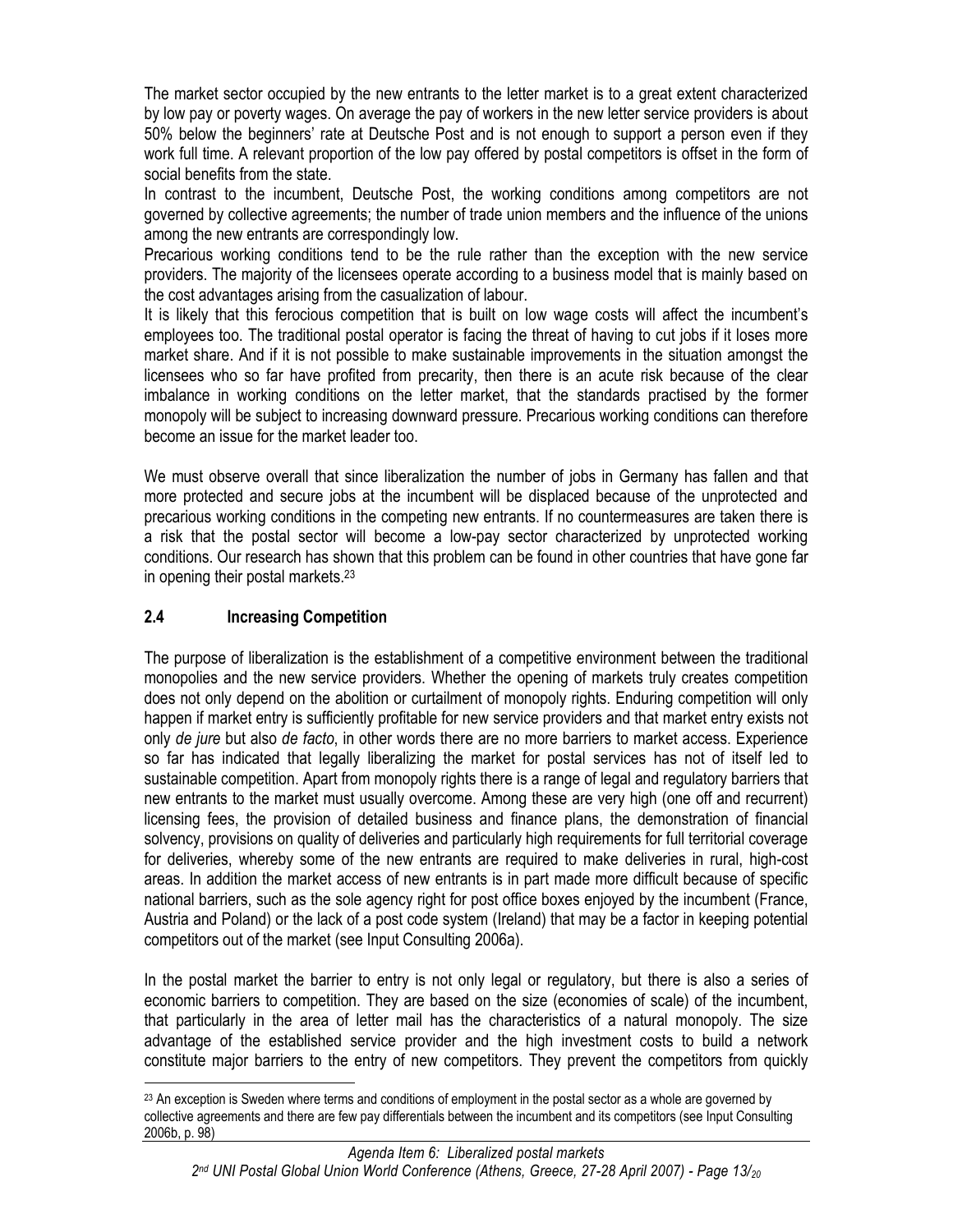building a national delivery network after the abolition of the reserved services and also make it possible for them to quit the market without too many losses. Under certain circumstances the new service providers will entirely forego the creation of their own nationwide delivery network and concentrate on regional markets, niche products and activities and markets upstream of delivery. Generally speaking because of these economic barriers it is likely that the traditional monopolies will be able to defend their dominant market position for a long time to come after the abolition of the reserved areas (Monopoly Commission 2005, p. 34ff).

The low number of new service providers in the fully liberalized postal markets of Finland, Sweden, Estonia and in part Britain clearly shows that despite the abolition of reserved services high economic and regulatory barriers to market entry can restrict long-term competition. It is worth mentioning in this context the example of Finland, where despite the scrapping of the reserved area in 1994 no new service provider is active on the market because of the obligation to provide coverage in mixed urban and rural areas (Input Consulting 2006a, p. 52). According to the data collected thus far for increased competition in the EU, in spite of in parts comprehensive liberalization of the postal services, the incumbents have so far defended their market dominance (see table). Nevertheless experience so far has also shown that a reserved area does not automatically rule out the introduction of competition.<sup>24</sup> This holds true for those countries that allow competition in parts of the market in spite of a reserved area, such as direct marketing (e.g. the Netherlands) or by "high value high quality services" (Germany). Despite the continued existence of reserved services the new entrants have been able to carve out market shares of between 5% and 10%. Lasting competition arises despite a reserved area whenever new service providers are allowed access to the incumbent's postal network on favourable terms. This means that competition does not exist across all market sectors, but in certain parts of the postal wealth creation chain. The example of worksharing in the USA shows that durable competition can arise thanks to unfettered network access even if the monopoly for delivering letters remains in place.

| Liberalization and competition; examples from selected EU member states                                                     |                                                                    |                                                                                         |                                                        |  |  |
|-----------------------------------------------------------------------------------------------------------------------------|--------------------------------------------------------------------|-----------------------------------------------------------------------------------------|--------------------------------------------------------|--|--|
| <b>State</b>                                                                                                                | <b>Market opening</b>                                              | Requirements of new   Market share of<br>entrants                                       | service<br>new<br>providers<br>in.<br>regulated sector |  |  |
| <b>Finland</b>                                                                                                              | Fully opened market                                                | $\bullet\bullet\bullet$                                                                 | $0\%$                                                  |  |  |
| Sweden                                                                                                                      | Fully opened market                                                | $\bullet$ $\bullet$                                                                     | circa 8%                                               |  |  |
| UK                                                                                                                          | Fully opened market                                                | $\bullet$                                                                               | $3\% - 10\%$ <sup>*</sup>                              |  |  |
|                                                                                                                             | > 50 g + higher value services                                     | $\bullet$                                                                               | circa 7%                                               |  |  |
| Germany                                                                                                                     |                                                                    |                                                                                         |                                                        |  |  |
| <b>Netherlands</b>                                                                                                          | > 50 g + direct mail                                               | $\bullet$                                                                               | circa 8%%                                              |  |  |
| <b>Spain</b>                                                                                                                | > 50 g + completely opened market for post<br>within an urban area | $\bullet$                                                                               | circa 7%                                               |  |  |
| <b>Austria</b>                                                                                                              | > 50 g                                                             | $\bullet$                                                                               | circa 3%                                               |  |  |
| <b>France</b>                                                                                                               | > 50 g                                                             | $\bullet$ $\bullet$                                                                     | $< 3\%$                                                |  |  |
| Italy                                                                                                                       | > 50 g                                                             | $\bullet\bullet\bullet$                                                                 | $< 2\%$                                                |  |  |
| Poland                                                                                                                      | > 50 g                                                             | $\bullet\bullet$                                                                        | ca. 1%                                                 |  |  |
| <b>Hungary</b>                                                                                                              | > 50 g                                                             | $\bullet$ $\bullet$ $\bullet$                                                           | $0\%$                                                  |  |  |
| *) Available data indicates a range between 3% (Postcomm 2006, S.<br>14) and 10% (CWU).<br>Source: Input Consulting (2006a) |                                                                    | low<br>level<br>requirements<br>medium<br>requirements<br>high<br>level<br>requirements |                                                        |  |  |

 $\overline{\phantom{a}}$ 24 See Input Consulting (2006a)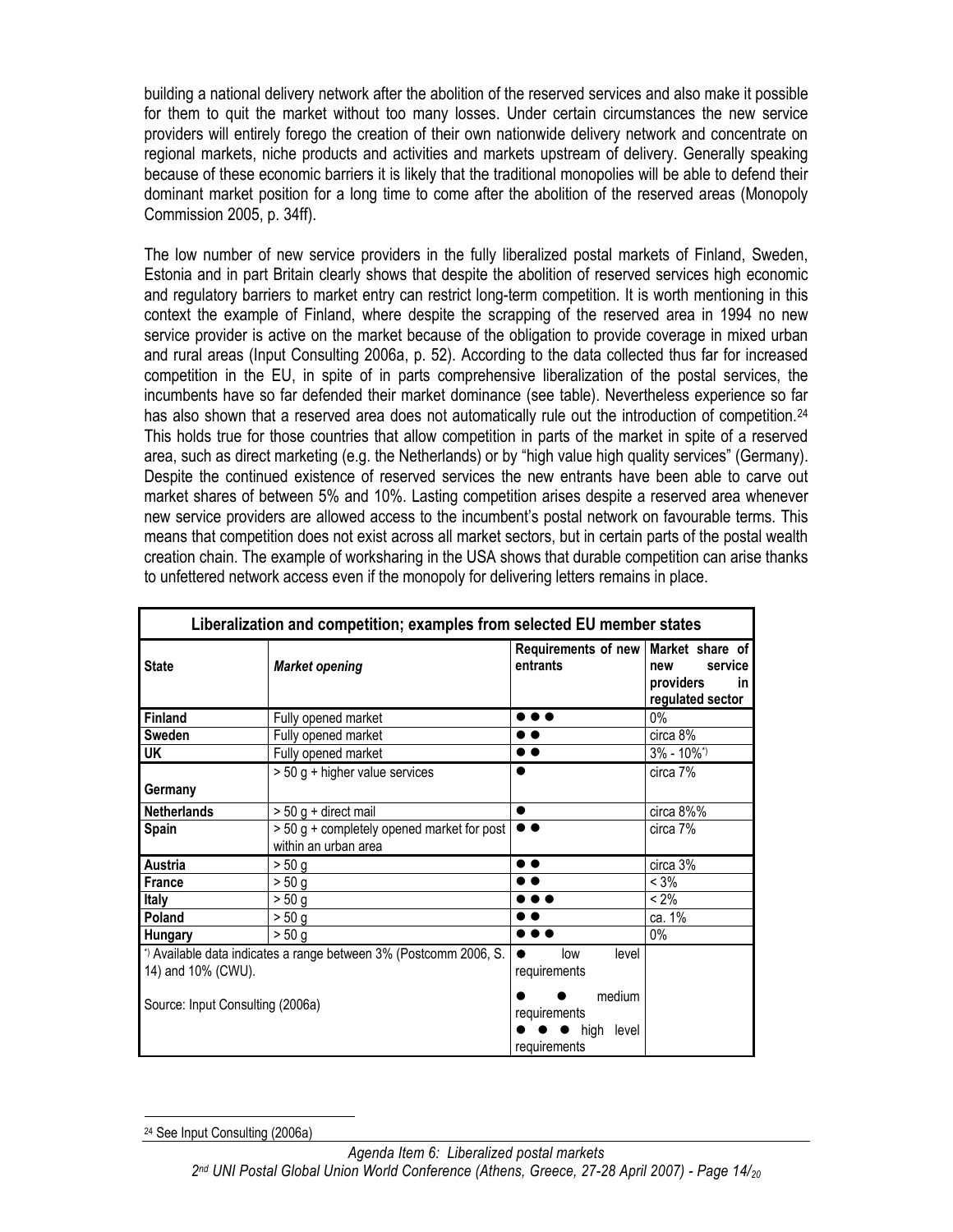# **3. Can EU liberalization policy serve as an example to the world?**

Postal services are one of the areas of GATS negotiations, in other words the general agreement on trade in services within the World Trade Organization. In particular the EU is pushing – in line with continuing liberalization of the European single market – for an extension of GATS. This would promote concentration and privatization in the postal sector worldwide. What precisely is on the agenda at the GATS negotiations? What will it mean for the postal sector? And finally, what are we to make of the link between internal market liberalization and the EU's position in GATS – particularly in the run up to full market opening in 2009.

# **3.1 The significance of GATS for the postal sector25**

When the World Trade Organization come into existence in 1995 so did the General Agreement on Trade in Services (GATS). The aim of GATS is complete liberalization of markets for services – indeed it aims at sectors that had not yet been liberalized when the agreement came into force in 1995. The agreement provides a framework in which the world economic order should write competition in the services sector into a kind of international law in a way that is binding and to all intents and purpose irreversible. GATS therefore limits the room for manoeuvre that governments enjoy and hampers the introduction of regulations that restrict competition. In the long term GATS regulations should cover all service sectors. Therefore negotiations on an extension of GATS have been underway since 2000, but they have been making very sluggish headway because of the conflicting interests of industrialized and developing countries.26 Unlike the industrialized countries, many developing countries whose service sector is not really geared to international competition have little interest in liberalization. In addition, finalizing the talks also depends on agreement in other central areas of contention – particularly in agriculture. The current WTO round should have finished in 2004, but could well drag on for a few more years.

# **3.2 The role of the EU in the GATS negotiations in the postal sector**

The European Union is conducting the GATS negotiations on behalf of the member states and is intent on achieving comprehensive market opening in the postal sector. Because of liberalization the EU's internal market is very competitive. The former state monopolies that are now subject to increasing competition are therefore keen to move into new markets, which they find in the EU internal market. Simultaneously they are also pushing for major expansion outside Europe's borders (see UNCTAD 2004, p. 111 f). Because they want to operate outside the EU within a competitive framework and with secure conditions for their investment, the new global players in the postal sector – such as Deutsche Post/DHL, TPG/TNT – are calling for further liberalization of national postal markets (see PostEurop 2002). As an instrument to legally secure this liberalization they are backing the EU Commission in the GATS negotiations. Because of early transfer of competence in the area of trade policy to the European level the GATS negotiations are far removed from public debate in member states. This makes it easier for the commission to work with Brussels-based commercial lobby groups, whilst the trade unions and other representatives of civil society are only slightly involved in the negotiations (see Deckwirth 2005). This means that the demands of the major post and courier service providers and their lobbyists are overwhelmingly identical with the negotiating stances of the European Commission (see UPU 2001, p. 31ff).

The EU has offered in the current negotiations to align its market opening obligations extensively on its internal market liberalization at the end of the current round. Simultaneously the EU is seeking farreaching liberalization from other WTO members. The EU is basing its demands on the current status of

 $\overline{\phantom{a}}$ 25 For a detailed analysis of the consequences of GATS in the postal sector see UPU (2001) and Sinclair (2002) <sup>26</sup> For a view of the current state of GATS negotiations see Salzburg Seminar (2007)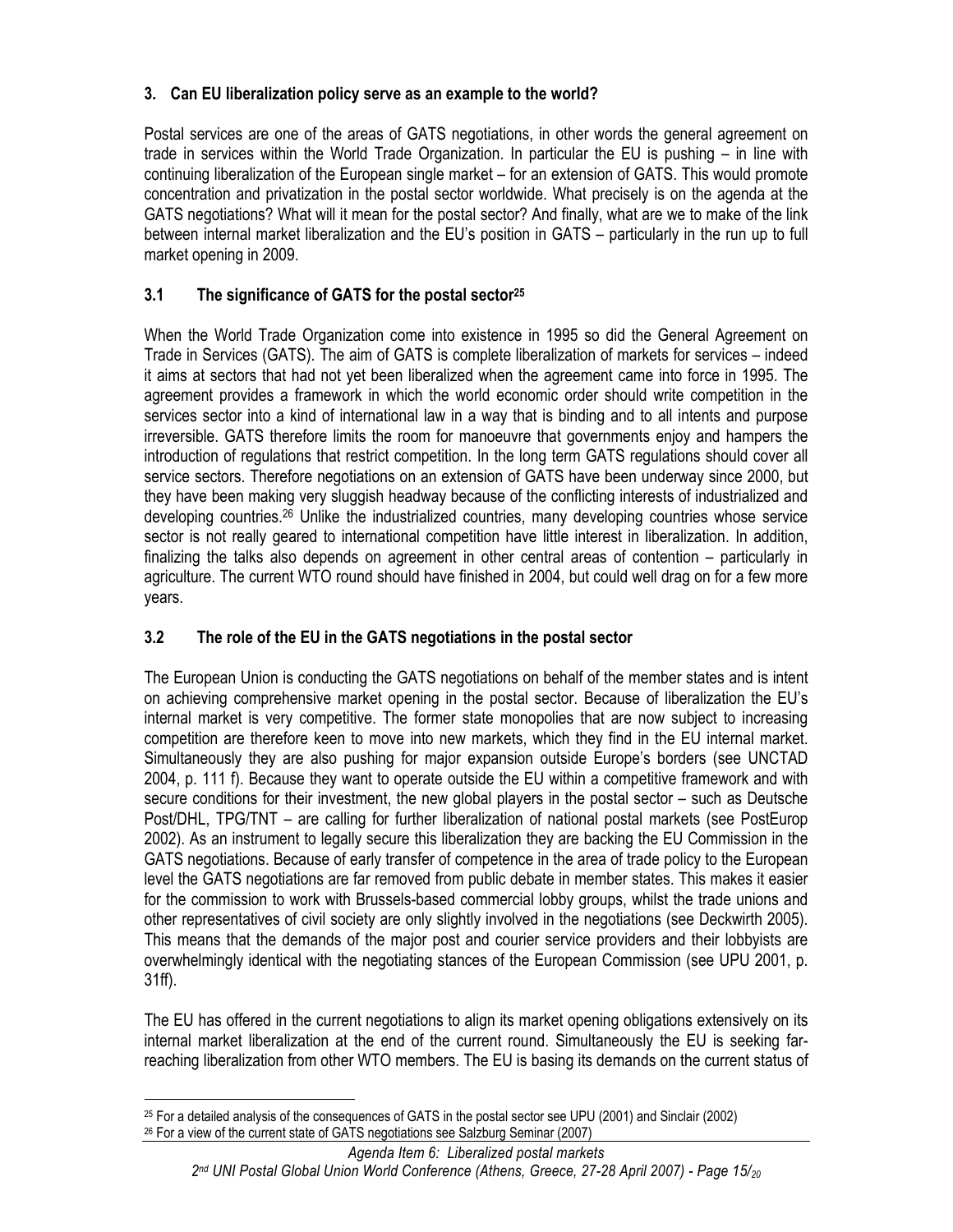liberalization in its own internal market, which it expects WTO members to move in line with (European Commission 2005, p. 5f). Moreover the EU is using the liberalization of its internal market as a bargaining chip at GATS. The European Commission has written that further liberalization of the internal market in the postal sector "should enable it to face the negotiations from a strong position and to request increased market access from other countries" (quoted by UPU 2001 p. 27f).<sup>27</sup> Finally when working on a common framework for liberalization of its internal market the EU gathered experiences that it is now trying to bring to the international level. "The EC Directive standards for reserved services could serve as a baseline for market access requests from other Members" (European Commission quoted in UPU 2001, p. 27f). Overall we can see that as internal market liberalization is being pushed forward, this strengthens the EU position in GATS, i.e. it makes broader requirements for market access. We can assume that after full liberalization of the internal market in 2009 the EU will increase pressure for liberalization in the GATS negotiations.

# **3.3 Possible consequences for the postal sector**

## Competition rules from GATS in place on cooperation in the UPU

Until now the Universal Postal Union (UPU) has been the most important institution for regulating international postal service. Its task is to ensure a universal postal service worldwide. GATS is increasingly encroaching into this global regulation regime that – unlike the UPU – aims to guide the postal market along competitive lines. There have already been disputes between UPU and GATS (see Asser Instituut 2004). This is particularly true of the UPU agreement on payments. UPU also limits the possibility of re-mailing. GATS sees both regulations as anti-competitive measures (see WTO 2001, p. 473). UPU is therefore already preparing its members for an extension of GATS regulations. "Regardless of whether the GATS applies or does not apply to a given postal market, for future planning purposes, it is sensible for all UPU Members to consider the consequences of the GATS as it relates to all postal services and to plan for the application of GATS obligations to the postal sector." (UPU 2001, p. 12).

#### **International companies reap the rewards of pressure on national postal systems to adapt**

If WTO members accept the demands of the EU, then postal service will be put under pressure. On the one hand GATS rules will attack monopoly protection of national postal services. On the other hand the rights of foreign private competitors will be strengthened – they are mostly European and US global players – if national conditions attached to universal service obligations or licences more closely adhere to competitive criteria. Moreover GATS will prevent re-regulation such as the reintroduction of monopoly rights or an increase in the prescribed branch density if existing liberalization measures are written in law. As things stand it is unclear whether the GATS negotiations will conclude with wide-ranging obligations for WTO members. This will depend on members' negotiating strength and strategy. Possibly only once the trade round has been concluded will there be an additional agreement for postal services that not all WTO members will have to sign – this is similar to what occurred in the telecoms sector. But even without obligations and additional agreement GATS is already exerting its discipline and pressure to comply on both the powers and function of the UPU and on national postal systems that are now operating increasingly according to competition criteria (see UPU 2001, p. 32). Overall GATS is working – with the EU in the driving seat – to promote privatization, commercialization and internationalization of the postal sector.

 <sup>27</sup> "As far as the European Union is concerned, the adoption of a directive which reduces considerably the scope of services subject to the monopoly of national post offices should enable it to face the negotiations from a strong position and to request increased market access from other countries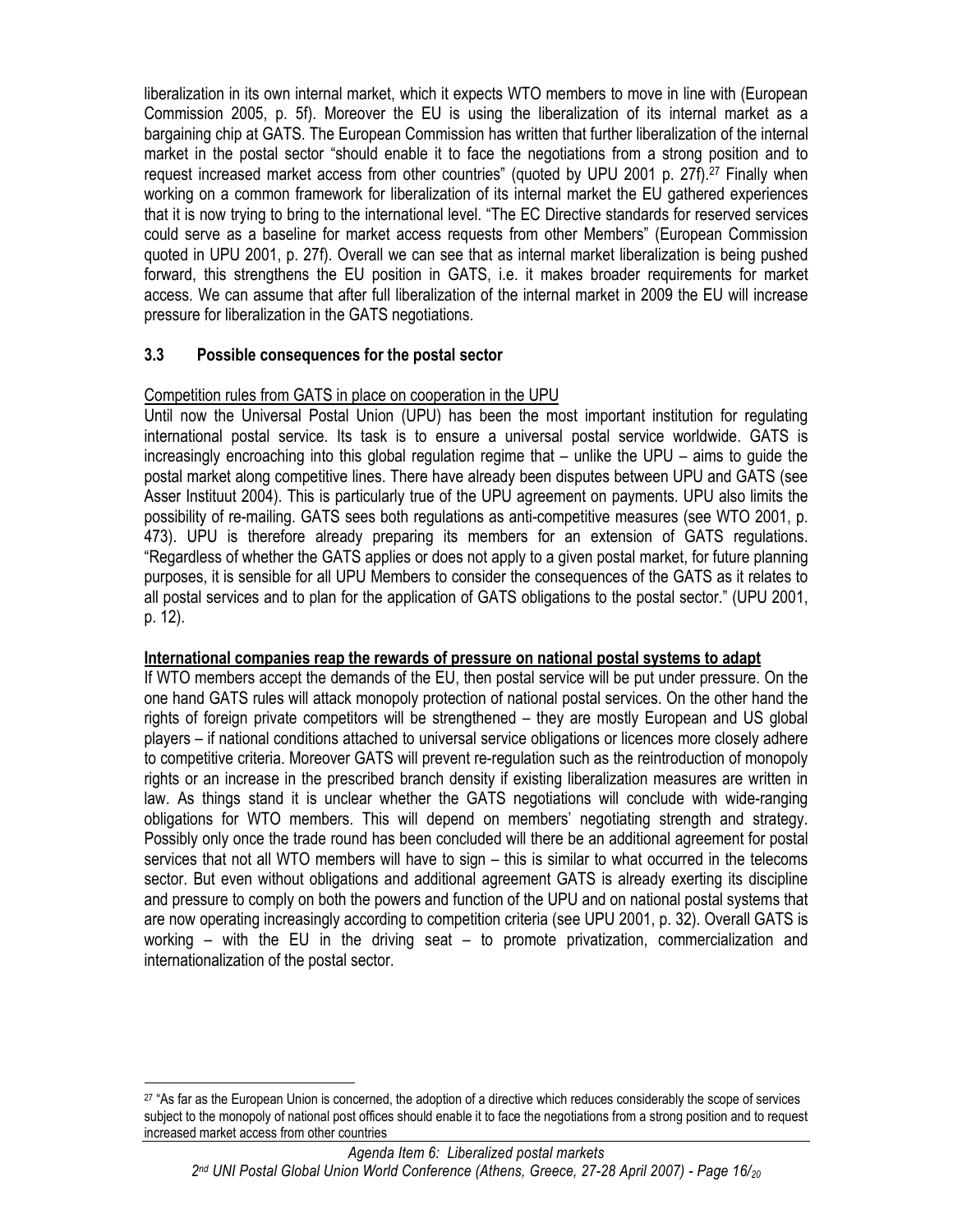## **4. Conclusions**

#### 1.

The liberalization of the postal sector on current evidence has not led to the expected advantages for users in terms of an improvement in service quality and keener prices for postal services. The intended effects of market opening have been beneficial for large scale customers in the shape of falling prices and for new market entrants in the shape of new marketing opportunities. Private customers and small businesses may suffer clear disadvantages from liberalization such as price increases for individual letters and the downgrading of the universal service. The welfare gains of opening the postal markets are not at all in line with the advantages that have accrued to customers on prices and quality in other competitive sectors. Therefore the welfare gains of market opening are extremely meagre and in addition are skewed towards benefiting the bulk mailers and new entrants. Apart from ideological motives there is no economic justification for complete liberalization of postal services.

#### 2.

There has so far been no satisfactory solution to the issue of funding a universal service in a completely opened postal market. Alternative funding instruments, as suggested by the European Commission amongst others, remain untried and the impact of their use in the postal sector is still uncertain. In the light of the sector's economic importance and in the light of the important public obligations that postal companies in many countries must meet, the postal service should not become a test bench for "competition neutral" mechanisms for funding the universal service. The problems that occur in a competitive environment with the provision and funding of the universal service would best be alleviated in the long tem by retaining a (possibly restricted) reserved area.

## 3.

The liberalization of postal markets leads on the whole to job losses. The massive reduction in jobs in traditional postal companies cannot be offset by new jobs with competitors and in the allied logistics and courier sectors. The adverse effect on jobs has also extended to the quality of jobs in postal companies and in the new entrants. As market opening grows so does the risk that the competition will be carried out via wage and social dumping and that on the basis of the resulting cost advantages for the new service providers an increasing number of secure jobs with the incumbent will be displaced by precarious working conditions with the new entrants.

To prevent the adverse consequences of market opening on jobs, liberalization processes require accompanying social measures. The following measures seem appropriate:

# *Social conditions attached to licences*

In liberalized markets competition must be restricted whenever it is done by the undercutting of social standards. Therefore market access for new entrants should be contingent on respect for the usual terms and conditions of the sector to ensure fair competition. Even the prospective survey commissioned by the European Commission recommends that when opening markets the government concerned should "put in place similar working conditions for all operators in the postal market to avoid social competition" (PwC 2006, p. 190).

# *Collective agreements*

Although particular efforts are called for to organize the unions and achieve collective agreements on working practices with the new operators, extending trade union influence and securing agreement on working conditions by negotiation in the letter post sector is indispensable, at least to limit the lack of job security and the adverse impact on jobs in the postal companies.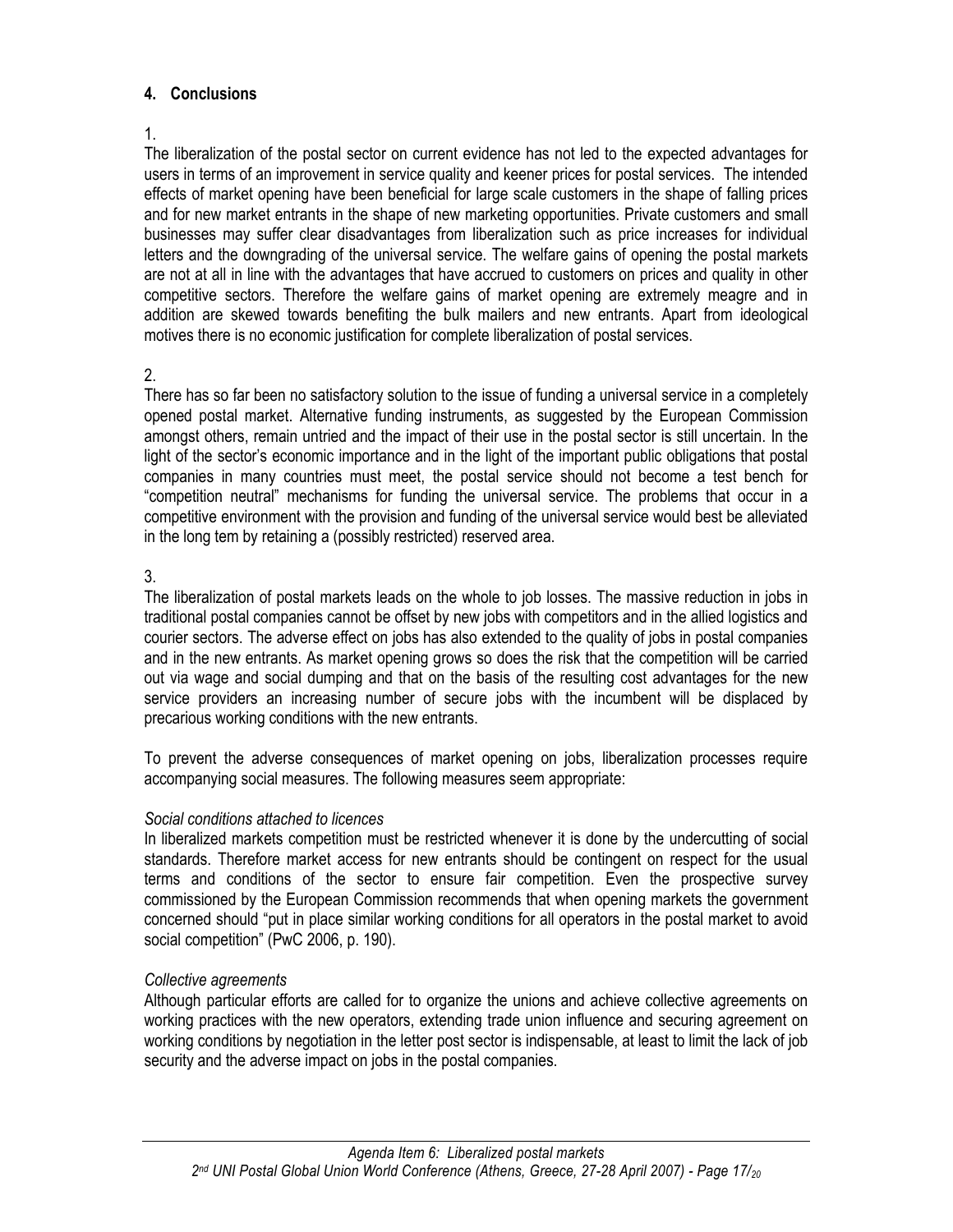#### *Minimum wages*

Low pay as practised by most of the new letter delivery operators are the most important determining factor in job insecurity as is the competitive asymmetry in this sector. Therefore in addition to the other measures the application of minimum pay regulations would be appropriate in the postal sector, to at least put a floor to "income insecurity" and at least iron out some of the wage cost differentials that cause the competitive difficulties.

## 4.

When view globally postal sector liberalization is something of a mixed bag. Whilst the industrialized countries in particular have broadly opened their markets to competition, in most developing countries and newly industrializing countries the postal markets remain monopolies. The European Union is the main cheerleader for market opening in the postal sector. Because of the EU's economic clout its liberalization agenda will also affect marketing opening processes and the long term existence of postal monopolies in other countries.

As the EU's postal market further liberalizes thought must be given to the knock-on effect in other countries. It is particularly important to consider that complete market opening can have far more drastic consequences for certain countries – particularly in terms of jobs and the provision of a universal service – than has so far become apparent from the EU market opening process.

Rapid market opening and the simple transfer of the legal and regulatory framework from the EU according to a "one size fits all" philosophy will by no means do justice to the particular problems linked to the opening of postal markets.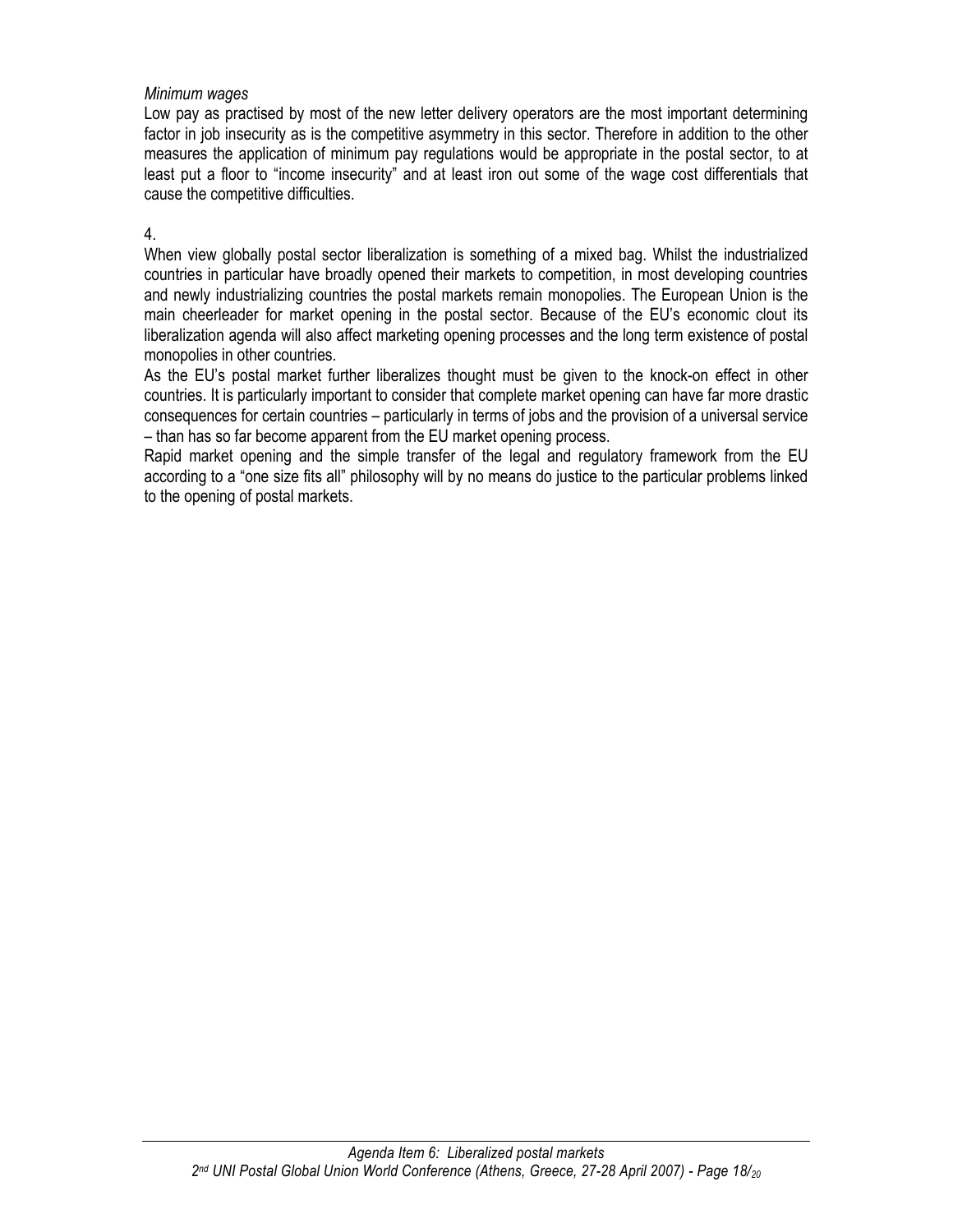## **5. Literature**

Asser Instituut (2004): The Study of the Relationship between the Constitution, Rules and Practice of the Universal Postal Union, the WTO Rules (in particular the GATS), and the European Community Law, Den Haag (http://ec.europa.eu/internal\_market/post/doc/activities/tmc-asser-final-report-300604\_en.pdf)

- Bundesnetzagentur (2007): Jahresbericht 2006, Bonn (http://www.bundesnetzagentur.de/media/archive/9009.pdf)
- Campbell, James I. (1995): An Introduction of the History of the Postal Monopoly, in: J. Campbell: Collected Papers on U.S. Postal History (2006), (http://www.jcampbell.com/articles/CP\_US\_history.pdf)
- Campbell, James I. (2001): The Rise of Global Delivery Services, 2001 (http://www.jcampbell.com/articles/RoGDS\_complete.pdf)

Cohen, Robert et al.(2004): Postal Regulation and Worksharing in the U.S. (http://www.prc.gov/tsp/130/Worksharing%20Paper%20sent%20to%20WIK1.pdf)

- Danwitz, Thomas von (2000): Beck'scher Postgesetz-Kommentar
- Deckwirth, Christina (2005): Die Konzernagenda in der EU-Handelspolitik. Zur Rolle europäischer Konzerne und ihrer Lobby-Gruppen in der WTO-Politik der Europäischen Union, Brüssel/Berlin
- Ecorys (2005): Development of competition in the European postal sector -Annex, Rotterdam (http://ec.europa.eu/internal\_market/post/doc/studies/2005-ecorys-final-country\_en.pdf)
- Eurofound (2006): Managing large-scale restructuring: Swedish Postal Services; EMCC case studies, European Foundation for the Improvement of Living and Working Conditions, Dublin (http://eurofound.europa.eu/emcc/publications/2005/ef0548enC5.pdf)
- Europäische Kommission (2005): Summary of the EC's Revised Requests to Third Countries in the Services Negotiations under the DDA (http://trade.ec.europa.eu/doclib/docs/2005/january/tradoc\_121197.pdf)
- Europäische Kommission (2006a): Öffentliche Konsultation zu Postdiensten Zusammenfassung Teil 1 (http://ec.europa.eu/internal\_market/post/consultations\_en.htm)
- Europäische Kommission (2006b): Vorschlag für eine Richtlinie des Europäischen Parlaments und des Rates zur Änderung der Richtlinie 97/67/EG über die Vollendung des Binnenmarktes für Postdienste, 18.10.2006 (http://eur-lex.europa.eu/LexUriServ/LexUriServ.do?uri=CELEX:52006PC0594:EN:NOT)

Europäische Union (2005): Special Eurobarometer 219 - "Consumers' opinions on services of general interest summary of the report (http://ec.europa.eu/consumers/cons\_int/serv\_gen/cons\_satisf/eb219\_en.pdf)

Eurostat (2005): Die digitale Kluft in Europa, Statistik kurz gefasst, 38/2005

- Haas, Reinhard et al. (2004) : Liberalisierung öffentlicher Dienstleistungen in der Europäischen Union und Österreich. Auswirkungen auf Preise, Qualität, Versorgungssicherheit und Universaldienste in den Sektoren Energie und Post, Wien (http://wien.arbeiterkammer.at/pictures/d10/Liberalisierung-Band3.pdf)
- Input Consulting (2006a): Im Gleichklang? Befunde zur Liberalisierung und Regulierung des Postsektors in ausgewählten EU-Mitgliedstaaten, Stuttgart (http://www.inputconsulting.com/download/200606\_Regulierung-Postmarkt\_Input.pdf)
- Input Consulting (2006b): Liberalisierung und Prekarisierung. Beschäftigungsbedingungen bei den neuen Briefdienstleistern in Deutschland, Stuttgart (http://www.inputconsulting.com/download/200612\_Liberalisierung-Prekarisierung-Briefmarkt\_Input.pdf). English Summary: http://www.input-consulting.com/download/200612\_Summary\_Liberalisation-Precarisation-LetterMarket\_Input\_De.pdf
- Jonsson, Per (2004): Regulatory Challenges in the Liberalised Swedish Postal Market, Paper presented for the 12th Conference on Postal and Delivery Economics
- Kenny, Anna (2006): Beyond the Propaganda Postal Deregulation in New Zealand, Paper presented for the international conference "Global Companies - Global Unions - Global Research - Global Campaigns", Cornell University - School of Industrial and Labour Relations, 9.-11. Februar 2006, New York
- Monopolkommission (2005): Wettbewerbsentwicklung bei der Post 2005: Beharren auf alten Privilegien. Sondergutachten der Monopolkommission gemäß § 44 Postgesetz in Verbindung mit § 81 Telekommunikationsgesetz a.F., Bonn